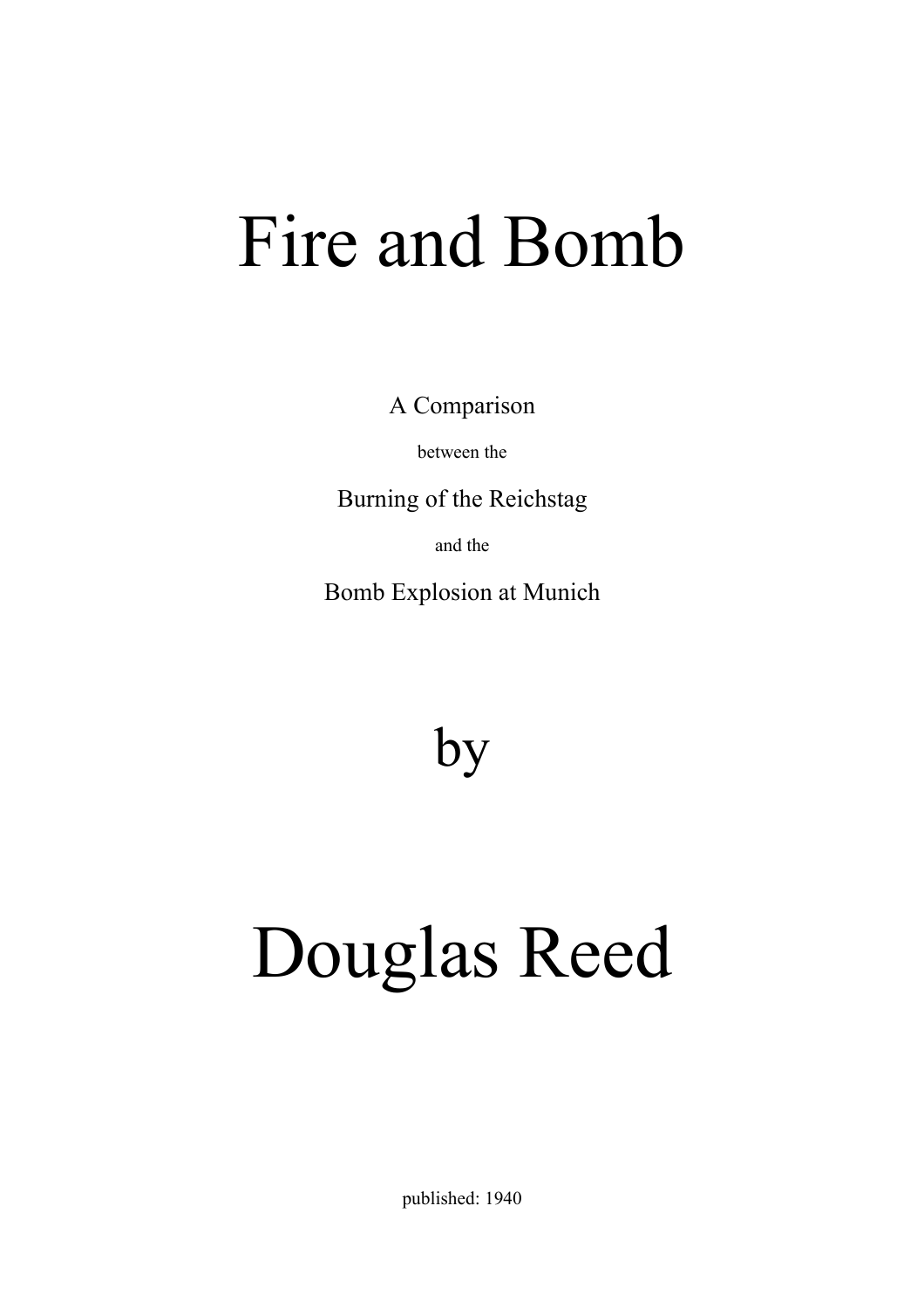# **CONTENTS**

*click on the title to go straight to that page* 

[FOREWORD](#page-2-0) 

#### [THE DUPE](#page-4-0)

#### [WAY THAT WAS DARK](#page-9-0)

[BURNING QUESTION](#page-12-0) 

[MAKING A MOCK-TRIAL](#page-15-0) 

[TWICE SHY?](#page-19-0) 

[POSTSCRIPT](#page-21-0)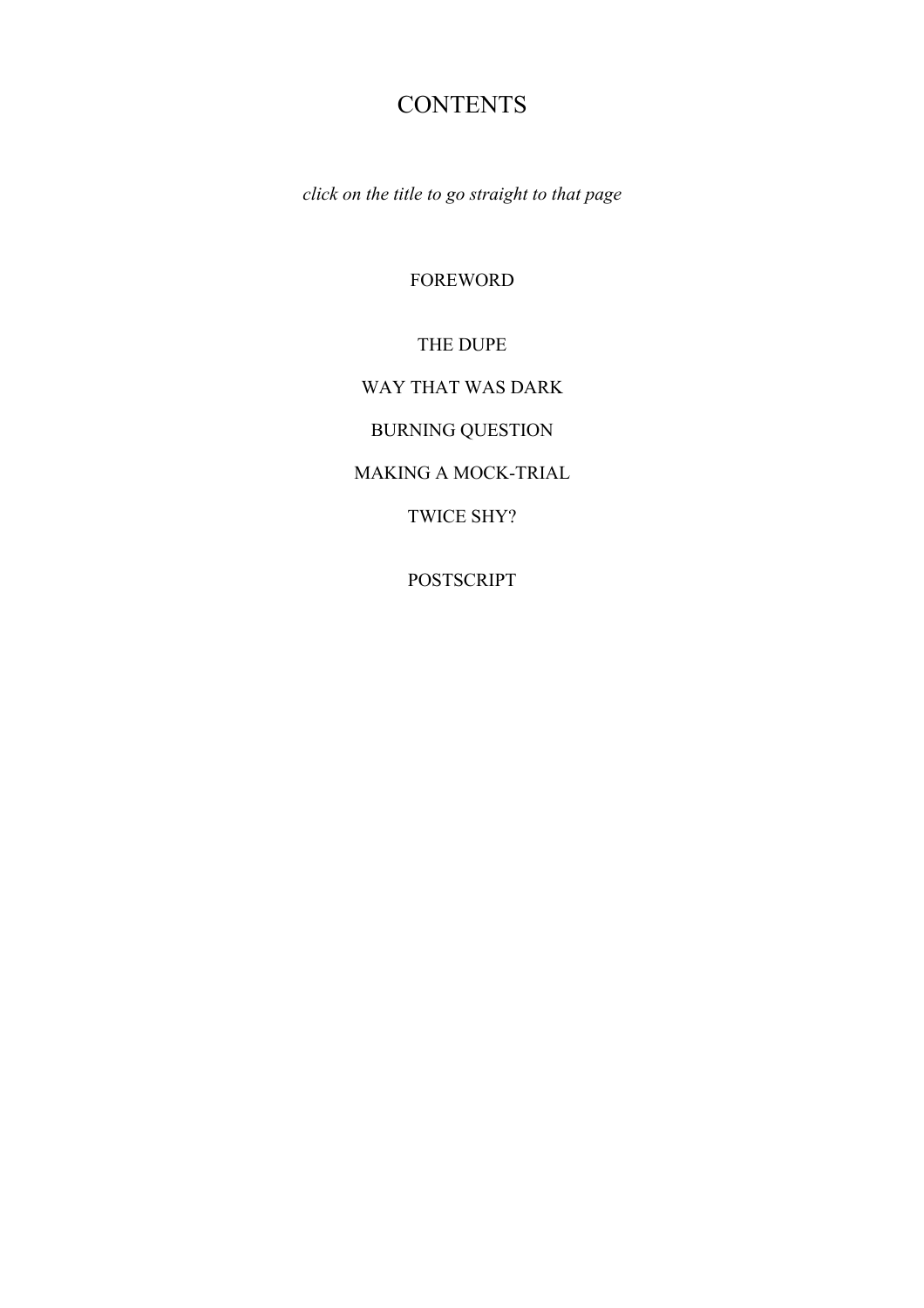#### Foreword

<span id="page-2-0"></span>Seven years ago the reign of Adolf Hitler over Germany and the regime of National Socialism in the German Reich began, as they are now likely to end, with a holocaust. The Reichstag, the German Parliament-house, went up in flames one night; the enemies of National Socialism were proclaimed to have fired it; they were immediately and ruthlessly suppressed; the power of National Socialism in Germany was thus made absolute; and subsequently a great trial was held, with five men in the dock, to convince the world of the truth of the original assertion - that the enemies of Hitlerism had committed a deed so timely and welcome to Adolf Hitler and his lieutenants.

The hastily-built structure of the trial, put together by men who underrated the difficulties of such a task, was not proof against the infra-red rays of world publicity. Four of the accused men were proved innocent and had to be acquitted; the fifth was a half-witted dupe who was proved (1) to have been in the Reichstag, and (2) to have been incapable of causing this great conflagration without many accomplices. He was beheaded. The burning question 'Who fired the Reichstag?' was left unanswered by the trial. Every avenue of investigation which led in the direction of the National Socialists themselves was blocked by the German Supreme Court. Nevertheless, and in spite of every effort to conceal them, trails were several times uncovered during the trial which would have led to that quarter if they had been pursued.

The same chance which made of me a journalist, and a journalist working in Berlin, took me past the Reichstag at the moment it broke into flames. I entered it at the same moment as Hermann Göring himself; followed every detail of the long judicial investigation that was made known; and attended every sitting of the trial. Thus I came to know this particular subject more thoroughly than any other foreigner. I felt that it was one of major historical importance and made the study of it an especial hobby. Yet, in the years that have lapsed since then, I have, in reading and re-reading the evidence, repeatedly found something new, discovered fresh discrepancies in the evidence, fitted missing pieces to the jigsaw puzzle that the trial left half-finished, until to-day I am convinced of a very strange thing: in the very Supreme Court of the German Reich itself, assembled to vindicate National Socialism, that truth was actually revealed which will surely emerge if a second Reichstag Fire Trial is ever held - that the National Socialists fired it themselves!

The main reasons for this conviction are set out in the following account. But they are not the only reasons for writing it. Another motive is that a second spectacular trial - The Munich Bomb Trial may soon be staged, this time with the British Empire, instead of the Communist International, in the dock! In 1933 Adolf Hitler wished to convince the world that Russian Bolshevism, his ally today, was the mortal enemy of National Socialist Germany; in 1940, apparently, he hopes to persuade the world that Britain fills that part. In 1933 three Bulgarian Communist exiles, a German parlour-Bolshevist, and a mentally deficient Dutch destitute were put in the dock. In 1940, if the Munich Bomb Trial is held, the accused, according to the statements of the German secret police, are to be an exiled German, once one of Adolf Hitler's own chief supporters; a German of whom none had ever heard and of whom nothing is known, apparently a second van der Lubbe; and two British officials who by a trick were decoyed to the Dutch-German frontier and there kidnapped by German agents.

The chief result of this Munich Bomb Trial, if it come about, is already clear to see - that, like its predecessor, it will leave unanswered the main question, in this case, 'Who planted the Munich bomb? But for an understanding of the methods by which such mock-trials are staged, a knowledge of the Reichstag Fire Trial is essential. To that end it is worth while briefly to resurrect from the mists of derision into which they have long since disappeared, the Crazy Gang of witnesses lunatics, convicts, drug-addicts, self-confessed murderers, police-spies, stool-pigeons, garrulous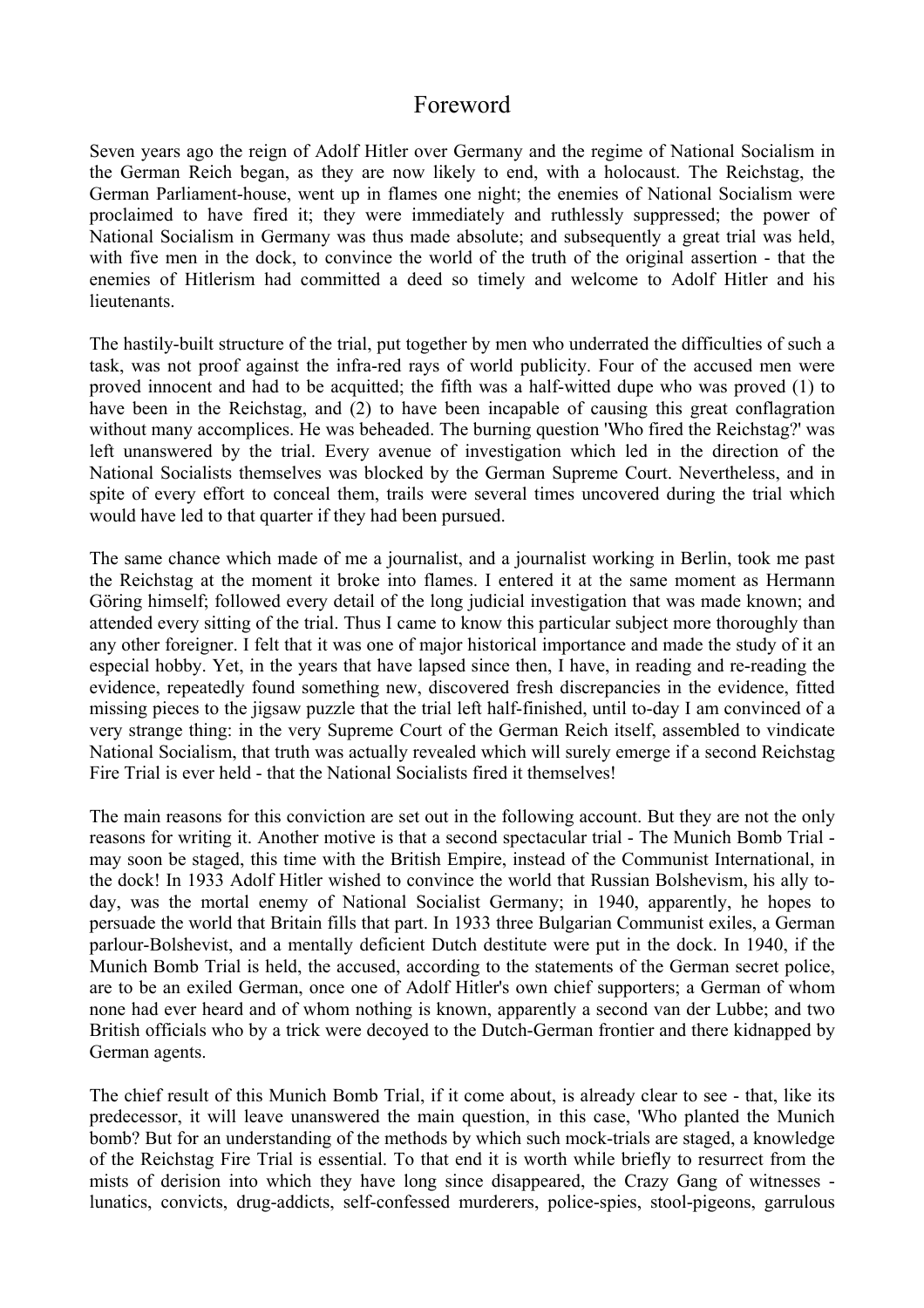charwomen, and sycophants - which was paraded before the Supreme Court of the German Reich in the endeavour to conceal the truth and whitewash National Socialism; to show how the proof of National Socialist guilt could have been obtained if every recurrent possibility of this had not been sternly repressed; and to recall how a German court of law was turned into an obscene harlequinade by warping its procedure to gain a political end.

But even the harlequinade is a thing of dignity compared with the things that happen behind the scenes, while it is being prepared, and while it is in progress. There the torturers, the third-degree men, and the drug-experts hold sway. The products of their work have been seen often enough in the great Soviet show-trials, but only once in Germany - in the unforgettable figure of van der Lubbe, the dupe.

These are the men, these masked figures behind the scenes, who make such trials possible. Without them, not even the flimsiest screen of plausibility could be put together, for the delusion of the credulous and the baffling of the sceptics.

Such men made the Reichstag Fire Trial. Such men will make the Munich Bomb Trial. The course of the Munich Trial, if it be held, will be much clearer to follow if the method, the technique, of staging a great political trial be understood. The Reichstag Trial offers the perfect example.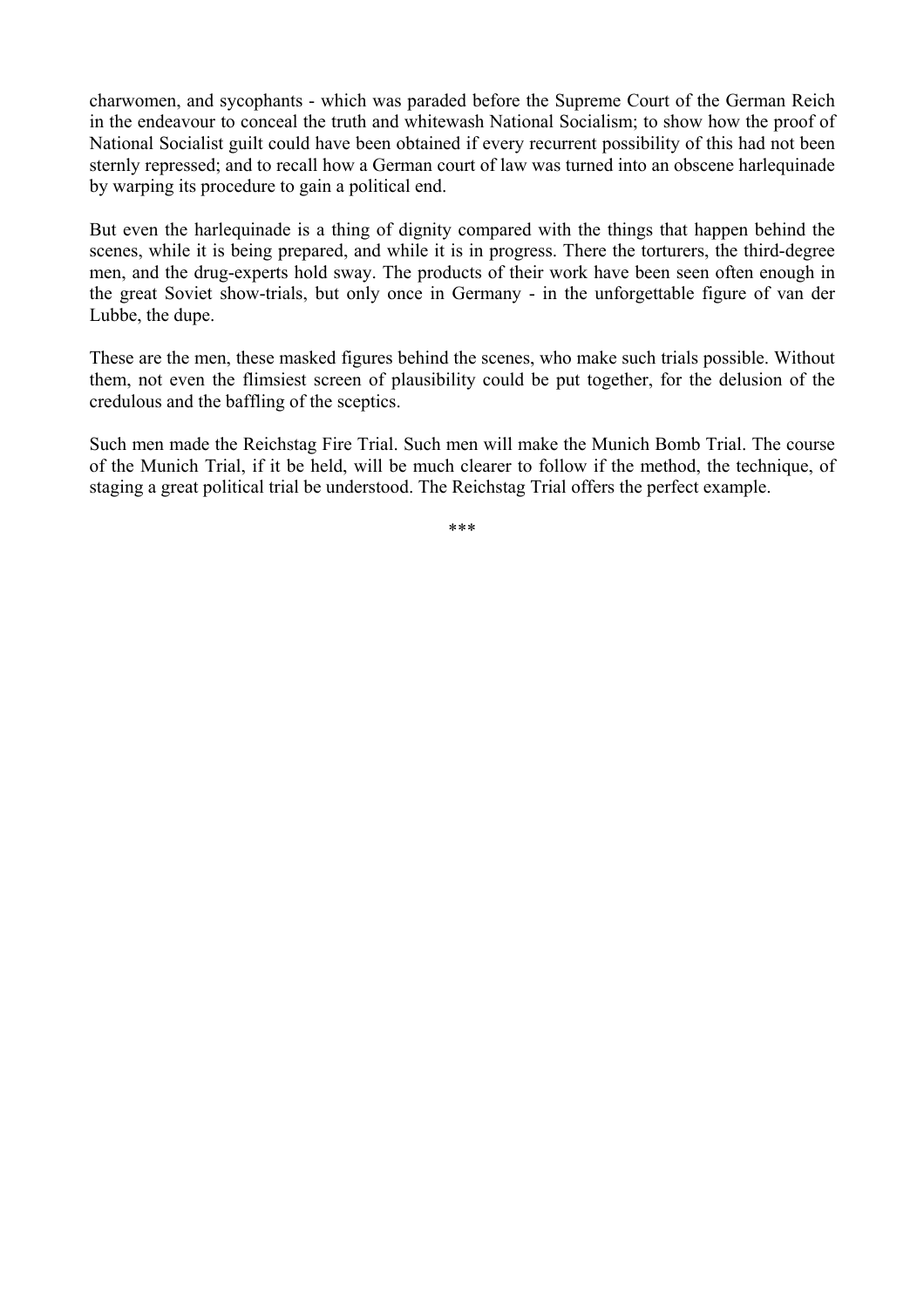#### THE DUPE

<span id="page-4-0"></span>The most vivid picture that I have in my mind of Marinus van der Lubbe is of a day when he sat in the dock with his head hanging between his knees, his tousled hair falling far down, saliva and mucus trickling from his mouth and nose to the floor. His interpreter, a pale-faced and sensitive young man, could not stand this and appealed to the Court to have it remedied; his counsel, more robust, took a handkerchief and very roughly did what was necessary. van der Lubbe seemed neither to hear what was said nor feel what was done.

My question to myself was 'Is he an imbecile, or sick, or has some drug been put into him?' An eminent London mental specialist, writing to *The Times* on the strength of my description of van der Lubbe, said 'Insensitivity to dribbling saliva or nasal mucus is a symptom of the stuporose form of dementia praecox'.

This man was kept in chains during the seven months of imprisonment before the trial and during the trial itself. He lost 25 lb. during the imprisonment period, but *gained weight rapidly during the trial*; indeed, he emerged from torpor once for a moment to complain of 'having meals five and six times a day', and to ask to be sentenced to death without further ado. He also mumbled something about 'his struggle in prison', about 'visions', and 'voices in my body'.

As all the world assumed from this that van der Lubbe was either mad or was receiving some foul drug behind the scenes, the Supreme Court called three experts to testify to his mental condition.

Of the man I have pictured above, one, Professor Bonnhöfer, said he was 'normal and responsible'; another, Dr. Zutt, that his condition was 'not in the least inexplicable, just the reaction of an unusual situation on an unusual man'; the third, Dr. Schütz, that he was *certain* van der Lubbe 'at the time of his crime was responsible, is now responsible, and is mentally healthy'. Dr. Schütz heatedly maintained that van der Lubbe was simulating, but did not explain how the simulant produced the saliva and nasal mucus; this, he apparently thought, was a typical Communist trick; he dismissed the statement about 'voices in my body' as unimportant.

van der Lubbe, the dupe, was beyond question crazed; the only question is whether this condition was a natural one or was induced by the people who used him, and an impartial medical expert would be needed to give an opinion about that. In the great Soviet show-trials dupes are not necessary, because all the accused always confess, but it is noteworthy that at one such trial Bukharin, a leading Bolshevist, was by some means brought to feel that even his own confession, unadorned, would not be enough, so that he added that he 'had not been previously hypnotized and had not swallowed Tibetan powders'.

What Tibetan powders are, I do not know, but if there is some drug that could have produced van der Lubbe's condition, this is the probable answer. Or else, he was a natural half-wit, put by chance into the hands of the men who fired the Reichstag. The main importance of the point is that just such another obscure unfortunate, one Georg Elser, has been produced by the German Secret Police as the alleged bomb-planter of Munich and is apparently to play the chief part in that trial.

In Marinus van der Lubbe the men who fired the Reichstag found the ideal catspaw. While he was still in his teens this young Dutchman, a builder's labourer, had his eyes permanently injured by a splash of lime and thereafter drew a small incapacitation allowance from the Dutch State. After that he went on tramp and for years travelled afoot through large parts of Europe - all over Germany, Austria, Yugoslavia, Hungary, and Poland begging food, alms and casual jobs. Strange now to picture this tatterdemalion vagrant, who was to occupy the centre of the world stage for a while, wandering along the highways and byways of Europe.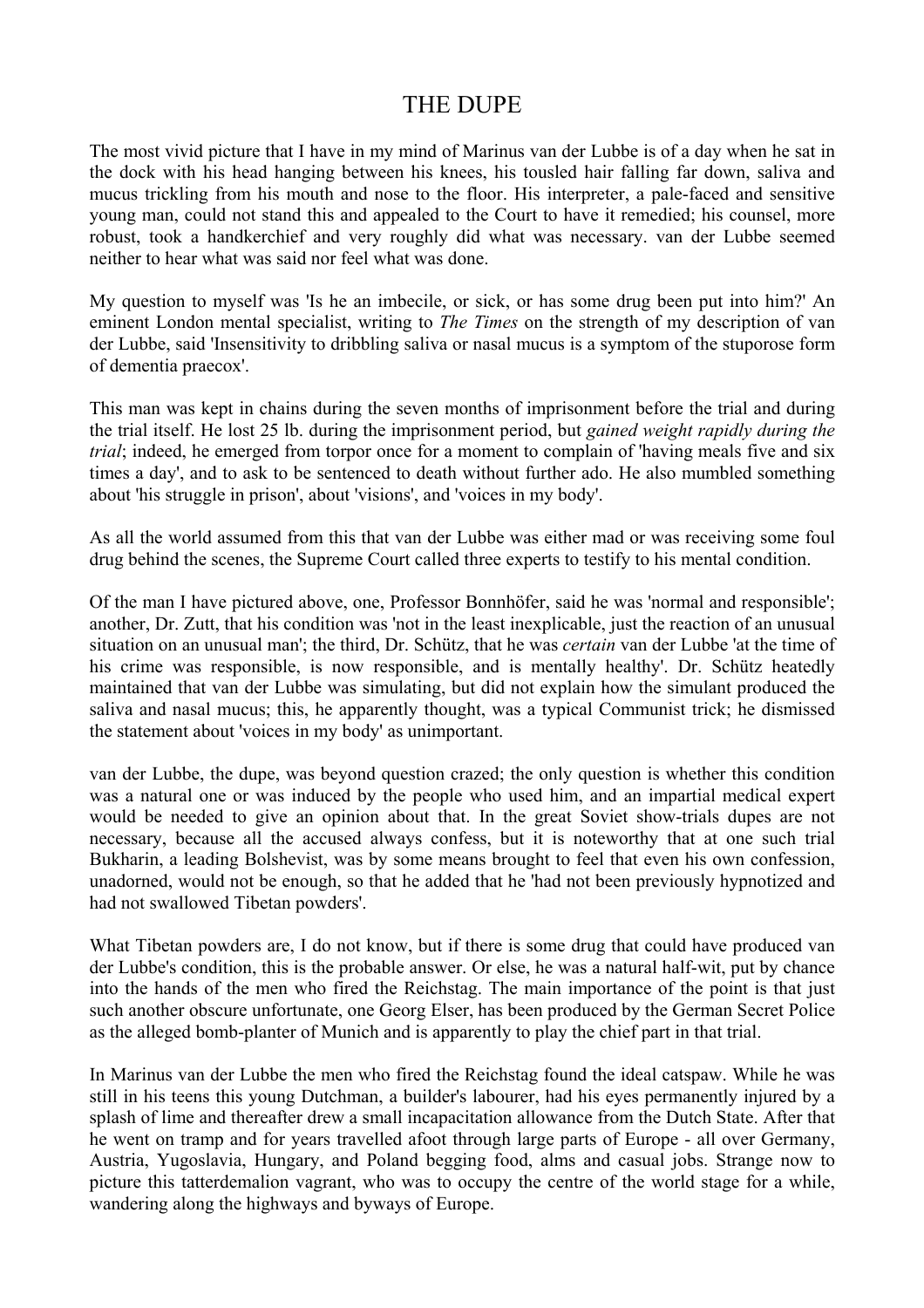Either he had been noticed and selected for his part long before; or chance brought him, on his homeward way to Holland, through Berlin on *February 18th*, *1933*. Adolf Hitler had become Chancellor on *January 30th*. On January 31st - this is a strange piece of circumstantial evidence which I only recently discovered and which other students of the fire and the trial seem to have missed - Joseph Goebbels wrote in his diary, subsequently published in English under the title *My Part In Germany's Fight*: 'In a conference with the Leader we arrange measures for combating the Red terror. For the present we shall abstain from direct action. First the Bolshevist attempt at a revolution must burst into flame. At the given moment we shall strike'!

The Reichstag 'burst into flames' on February 27th; it was immediately proclaimed to have been a 'Bolshevist attempt at revolution'; and the Nazis 'struck'!

van der Lubbe, the half-crazed, half-blind destitute, wandered about Berlin from February 18th to February 26th, and then left the city, homeward bound for Holland, as he said in a lucid moment. But after spending that night in a destitutes' shelter at Hennigsdorf, an outlying western suburb, he returned to Berlin and on the night of February 27th was found, tousled, shirtless, begrimed, dripping with sweat, bewildered, incoherent, in the Bismarck Hall, a small apartment off the main session hall of the Reichstag, which was blazing furiously.

What happened to him on the afternoon of February 26th and the morning of February 27th to make him abandon his intention to return to Holland and instead to retrace his footsteps towards Berlin? At the repeated insistence of another defendant in the trial, the irrepressible Georgi Dimitroff, now Secretary-General of the Communist International, who had world interest and world publicity as a mighty ally beside him in the dock, a question about his movements on February 26th was eventually put to van der Lubbe, and after several repetitions - answers, when they were obtained at all, had to be dragged out of this drugged or deranged youth like reluctant corks out of a bottle - he said he had been 'With the Nazis'. But the court showed no eagerness to elucidate this answer further; on the contrary, it hurriedly changed the subject, and van der Lubbe relapsed into torpor.

The police lieutenant who found him in the Reichstag, an officer of the old, honest German type, said he thought, when he saw the weird figure before him, muttering disconnected phrases in an unintelligible Dutch-German gibberish, that he had 'a lunatic' to deal with. Other witnesses, investigating magistrates, detectives and the like, who had the National Socialist badge in their buttonholes and came into the case during the period when an effort was being made to tack together an indictment of International Bolshevism and its agent, van der Lubbe, described him as speaking 'fluent German and even using flowers of speech'; as 'a mathematical genius'; and as having drawn accurate sketch-plans of the Reichstag which he was supposed once to have entered, in darkness, and in the space of a few minutes to have set on fire. The contrast between these descriptions and the miserable figure in the dock, whose German even in his most lucid moments was only intelligible in parts, was ludicrous.

This unhappy outcast youth *was* in the Reichstag when it burned - that was the only point in the whole indictment against five men which was proved. How did he get there, and why? These questions were not answered. In the dock he emerged once from torpor to state that he heard 'voices in his body', and these voices told him what was going on, how long the intervals lasted, and the like. But if 'voices' told him these things, they could have whispered to him to fire the Reichstag, and murmured to him that he had done this alone and unaided.

These same 'voices', in my opinion, told him to enter the Reichstag, showed him the way, put two cheap firelighters in his hand - with which, as tests proved, a common chair could not have been destroyed, far less the massive, stone-encased, almost non-inflammable Session Chamber of the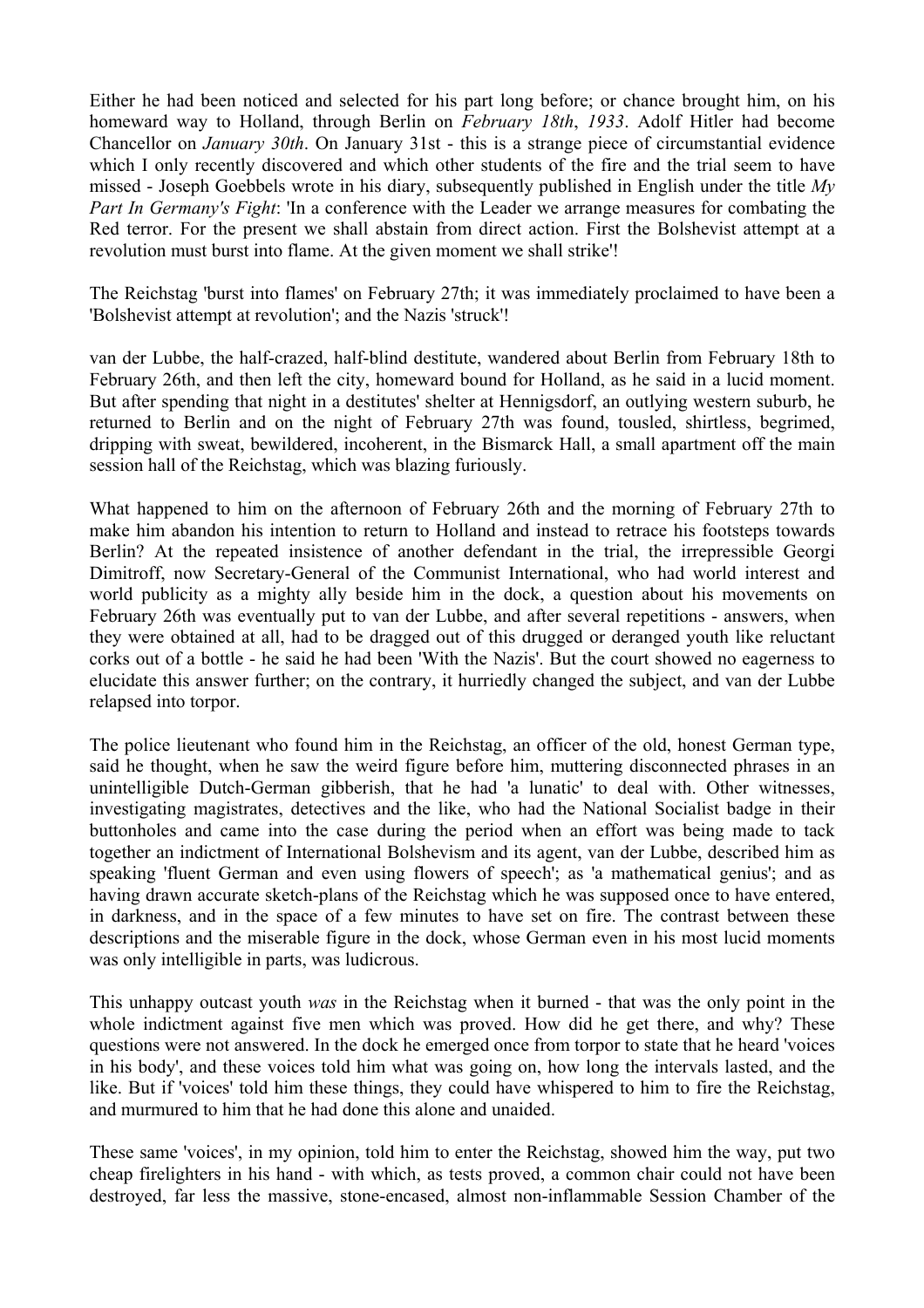Reichstag - and set him loose in that great hall, where the fire had already been prepared, ready for the touch-off, just after 8.55 p.m., when the postman Willy Otto emptied the letter-boxes and departed. Before that time, people continually came and went in the great lobby, and through the open doors that separated this lobby from the Session Chamber they would inevitably have seen any men inside it. The last of them left the building just before Willy Otto, the postman, came. The letter boxes that he had to empty also stood in the lobby just opposite the open doors of the Session Chamber, so that he, too, must have noticed anything moving within it. But all was quiet, when he came, and went. When he had gone, sixty-five minutes began during which the Session Chamber and the lobby enclosing it were left deserted. At that very moment the incendiaries got to work. Between 8.55 and 10 p.m. no Reichstag official made the rounds; the Session Chamber was empty and unwatched; and precisely at the beginning of those 65 precious minutes, of which only those with an intimate knowledge of the Reichstag could have been aware, did the half-witted destitute enter the building - through the window, waving his firebrands about for all to see, said the indictment; through the underground tunnel, in the company of the men who used him, in my opinion.

Thrust into the Bismarck Hall, from which a petrol-trail ran to the piles of combustible material placed on the deputies' seats in the semi-circular Session Chamber, with a torch (the remains of one were found) or firelighter in his hand, this half-blind marionette had but to apply the match - and the Reichstag burned!

From the mass of incoherent babblings which were extracted from van der Lubbe during the trial, ran, like a scarlet thread, one lucid thought - the conviction that he, unaided, had fired the Reichstag. I think the explanation is this: Picture the effect on that clouded mind of the sudden conflagration which blazed up before him when he applied the torch. He *thought* he had done this! Remember that, during the trial, he spoke of those 'voices' which told him what to do. Those 'voices', he thought, were 'in his body'. In his condition he was unable to distinguish between inner and outer voices; the whisperings which, he thought, came from within, actually came from without, reached his mind through the normal channel of his ear.

The four men who stood in the dock with van der Lubbe were acquitted; they had to be, because in the fierce white light of world publicity, which beat unremittingly on the trial, their incontestable alibis were proved. But not even the Supreme Court of the German Reich could convict van der Lubbe of having fired the Reichstag alone. World publicity, again, defeated all possibility of that; such a verdict would have been torn to pieces by experts all over the globe. The structure of the Session Chamber of the Reichstag - rather like a piece of hard wood let into a cube of massive stone - was such that the conflagration of February 27th, 1933, which within a few minutes developed into a major blaze beyond hope of extinguishing, could only have been caused by the distribution in it of masses of petrol-soaked cotton waste linked together with strips of celluloid, or something of that sort. Many men must have been needed to carry this material into the Session Chamber in the few minutes that elapsed after the last deputies and officials left it.

Thus the three fire-experts called as witnesses (Professor Josse of the Berlin Technical High School; Director Wagner, of the Berlin Fire Brigade; and Dr. Schatz, the expert accredited to the Supreme Court itself) all concurred - and were allowed to concur - that the preparation of the fire was the work of a number of incendiaries, and that it had been laid in the manner I have described above. The Supreme Court, in its verdict sentencing van der Lubbe to death, similarly had to find that he 'could not possibly have made the necessary preparations in the brief time at his disposal' and that he had had 'many accomplices'. The 'time of his entry' and the way he was able to make his way about in a dark and labyrinthine building, 'pointed to the probability that he was working under instruction'. So, said the Supreme Court, 'he fired the Reichstag in deliberate and witting cooperation with others'.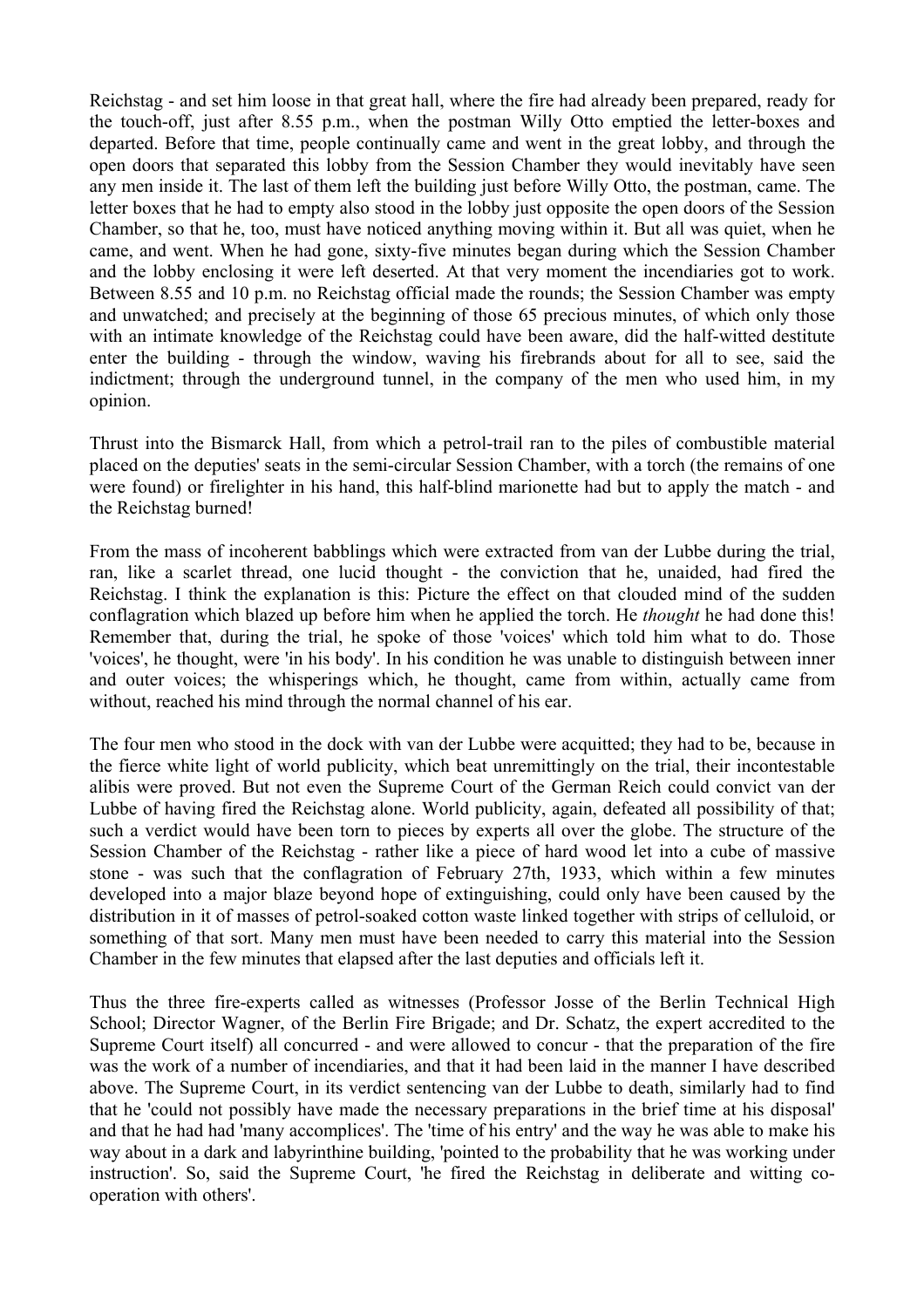All these phrases, from the verdict, are an exact expression of the truth about the Reichstag Fire. The untruth came when the Supreme Court, playing a miserably unworthy part for the highest tribunal of a country like Germany, sought to make these incontestable facts fit in with the National Socialist claim to have 'saved Germany from Bolshevism' by adding that the Reichstag Fire was 'the work of the Communists', and that 'it has been proved that the accomplices and instigators of van der Lubbe stood in the Communist camp'.

No jot of such proof was ever brought. On the contrary, the evidence repeatedly pointed in the direction of the National Socialist rulers - but each time the evidence took that turn the Supreme Court quickly changed the subject. It had to; behind each of the judges loomed the threat of relegation or the concentration camp.

(An important point is that, while the fire-experts were allowed to give a true and accurate opinion about the preparation of the fire, the medical-experts were *not* allowed to give a true and accurate opinion about the condition of van der Lubbe - for it is inconceivable that three experts, free from all constraint, could have described van der Lubbe, as did these three men, as sane, normal, and responsible for his actions.

The reason for this is that if van der Lubbe had been declared mentally deficient or irresponsible as he unquestionably would have been in any free court of law, whereas before the Supreme Court his counsel did not even raise this plea - the National Socialist case and the Reichstag Fire Trial would have collapsed completely. If van der Lubbe could be found responsible and guilty, it was still possible to say, though this deceived nobody outside Germany, that he was a Communist; that his unknown accomplices, without whom the Reichstag could not have been fired, were Communists; and that he was the willing agent of the Communist International. If he were found insane and irresponsible, not even the Supreme Court could seriously give such a verdict. But such a verdict *had* to be given - because Communism and Communists had been declared guilty by the National Socialists as soon as the fire broke out; on the strength of this *assumption* the German Constitution had been suspended, the rights of individuals and of association and of ownership all abrogated; thousands of men had been thrown into concentration camps without the preferment of charges or trial; and all these things had been subsequently legalized, on the ground that Germany had by them been saved from *the Communist danger*, by the aged President von Hindenburg. If van der Lubbe, a year later, had been declared a lunatic the last tatter of plausibility would have been torn from the rickety structure of the trial, and everything done by the National Socialists, who were not yet out of the wood and in unchallenged possession of power, would have stood revealed as illegal, perjured and unconstitutional. Thus van der Lubbe had to be certified sane, and three unfortunate medical men of high standing were duly found to give an opinion of which the slavering dummy in the dock was the living confutation - to the shame of their profession.)

Who were the accomplices, or rather the masters - for the physical and mental condition of this youth was about that of a performing bear - of van der Lubbe? How did they prepare the fire? The mass of perjured or irrelevant evidence which was produced at the trial yielded - through gaps which could not be stopped - enough grains of truth, as I think I can show, to give the answers to these questions. But first, to take leave of van der Lubbe.

Of all the thousands of men who have already paid with their lives for the coming in Europe of Adolf Hitler - Spaniards, Czechs, Poles, Austrians, German soldiers, Hitler's own closest friends and supporters - none offers a more tragic figure than this befuddled, friendless, homeless, wandering, half-blind vagrant, picked up by someone, somewhere, on a German country road or in a mean street of Berlin to be thrust, first into the dark Reichstag, and then into the dazzling glare of a world-famous trial. One glance at his pictures tells more than any words of mine.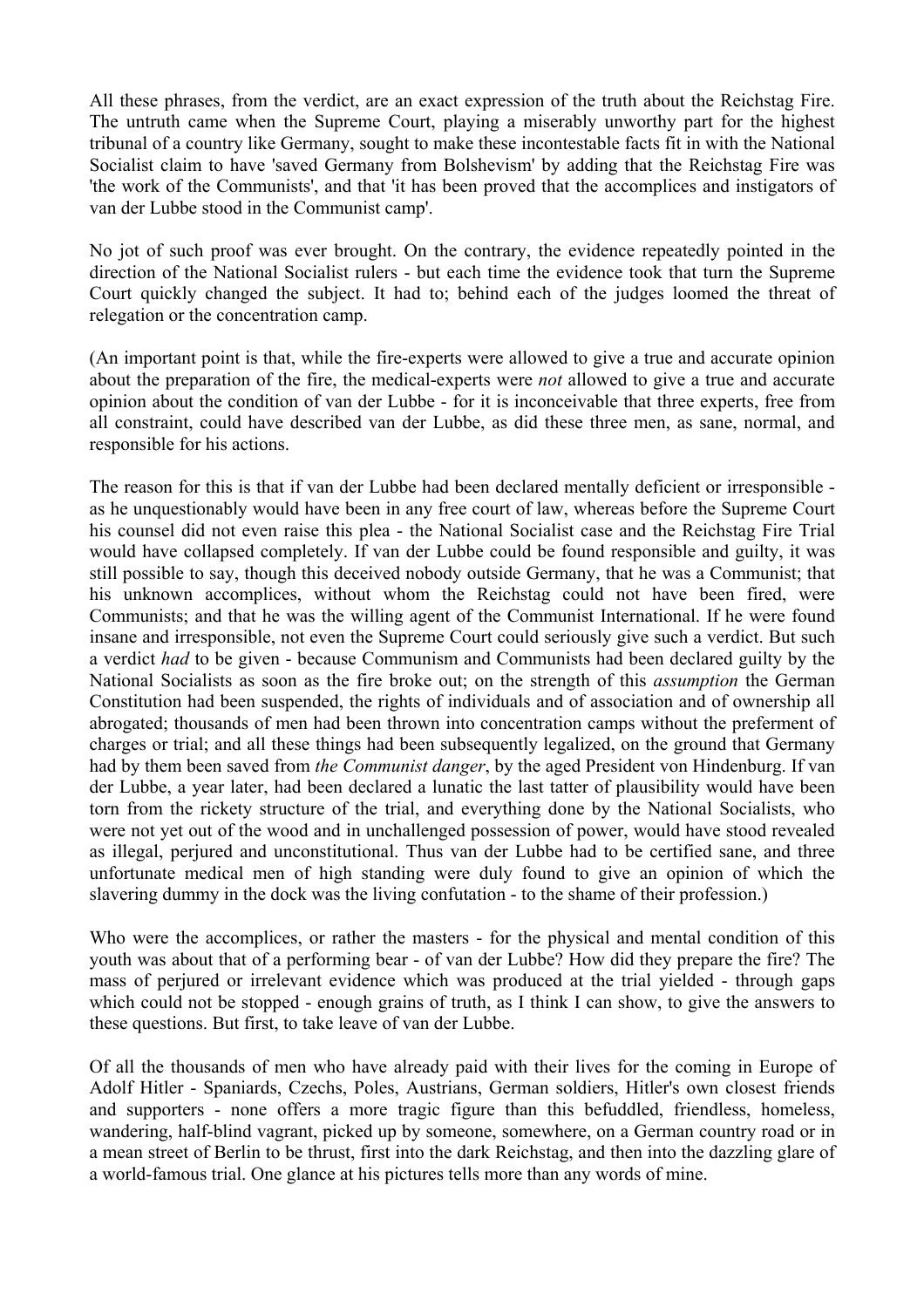He was sentenced to death. Beheaded. He was one of the first victims of the headsman, resurrected by Hitler's Germany. That head, with the injured eyes and the slavering mouth, which might yet, one day, have been cleared enough by expert medical treatment to reveal the secret of the Reichstag, fell into a sawdust-filled basket.

Dead men ...

But this dead man *might* yet have told a tale. From his grave the truth might yet have spoken - to convict those who killed him. An autopsy might have shown what drug was being used on him, might have explained those 'voices in his body' which told him what to do.

His relatives, in Holland, asked for his body. It was refused them. van der Lubbe lies in a nameless grave in Leipzig.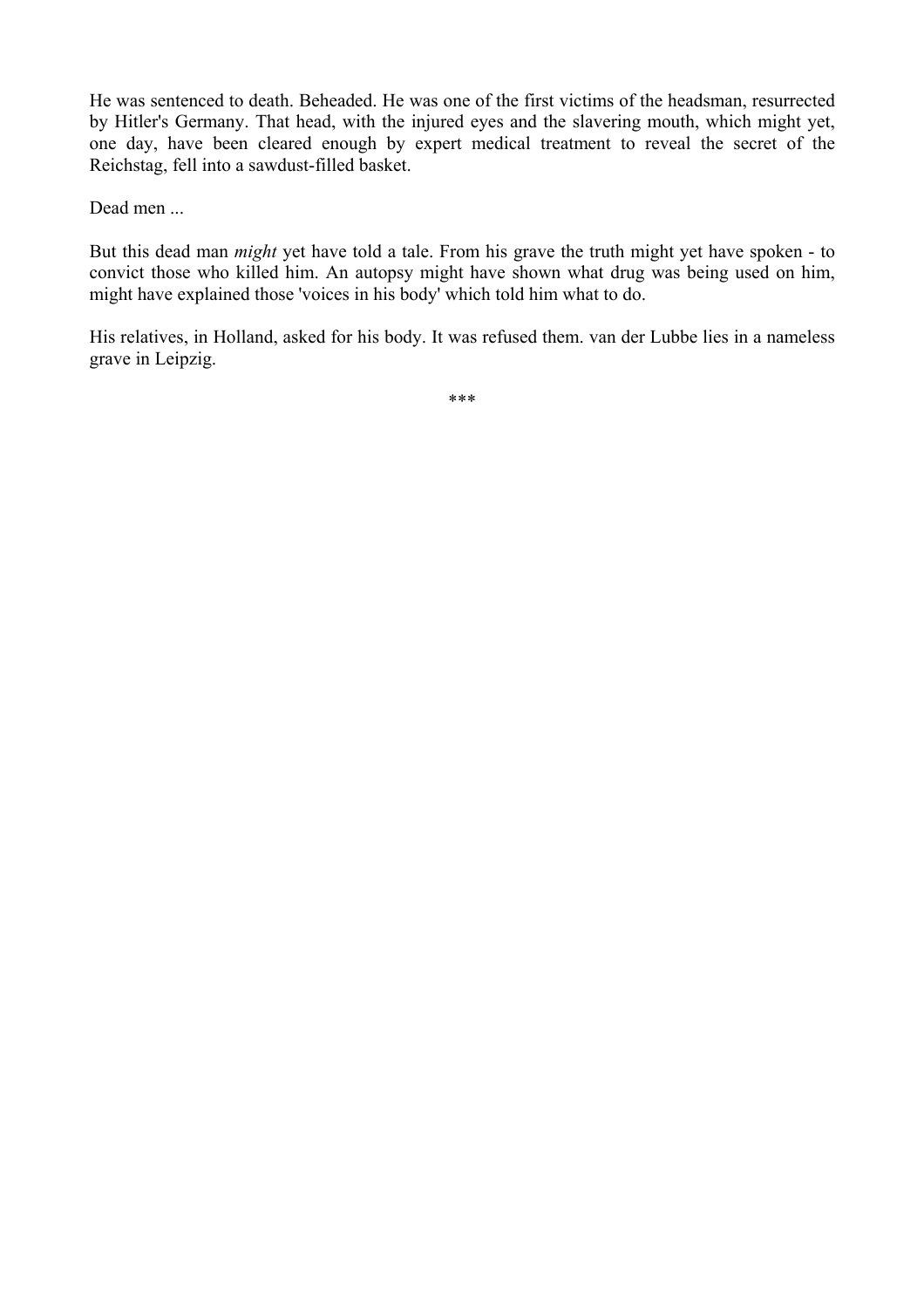## WAY THAT WAS DARK

<span id="page-9-0"></span>The Reichstag fire broke out soon after 9 o'clock in the evening. The moment was propitious, as I have explained, because the incendiaries could count on peace between when the postman emptied the Reichstag letter boxes, and 10, when an official made a duty round of the buildings; during those 65 minutes it was empty and unwatched.

At 8 p.m, four of the five portals of the Reichstag were closed, leaving only the Northern Entrance, Number Five, open; there a porter, Albert Wendt, was on duty, who will play a decisive part in this narrative. Thanks to him, the truth *did* actually show itself - quickly to be ejected - on the floor of the Supreme Court.

Between then, when the postman passed the open door of the main session chamber (the incendiaries may already have been crouching inside it in the darkness) and 9.14, when the first fire alarm was given - nineteen minutes - the large quantities of combustible material had to be carried in, distributed, and ignited. At 9.14, incidentally, the fire was already blazing furiously.

The large number of incendiaries - the Supreme Court admitted that they were many - could not have filed in openly from the street, bearing their burdens. Wendt would have seen and stopped them; people in the streets outside would have seen them.

There was only one other means of getting in. They worked in ways that were dark - and appropriately chose an underground tunnel. It was ideal for their purpose. It entered the Reichstag in the cellars beneath the Session Chamber, which also had, beneath the speaker's tribune, a little door leading down to those cellars. In the other direction, it ran below the street and had two exits one in the official residence of the President, or Speaker, of the Reichstag, who was Hermann Göring; and the other in the Reichstag engine-house, behind the Speaker's residence. In the enginehouse were the boilers which operated the Reichstag heating-plant; the official business of the tunnel was to carry the heating-pipes, beneath the street, across to the Parliament building.

The use of this tunnel by the incendiaries is a historical joke, for Paul Wallot, the architect of the Reichstag, built the engine-house 150 yards away, and connected the two by a tunnel, 'in order that there should be no source of fire within Parliament itself'!

That the incendiaries used this tunnel is beyond human doubt. By no other means could they have transported, unobserved, the masses of inflammable material they needed to the Session Chamber. Hermann Göring, to whose official residence on the other side of the street the tunnel led, in his evidence in court blandly stated his conviction that the incendiaries had indeed used the tunnel - he is a man who likes to take the bull by the horns.

In all human probability, therefore, the student of history will be right who pictures to himself a number of men, breathless and excited, each with a load on his shoulder, gathering in that tunnel soon before 9 p.m. on February 27th, 1933, going through it to the Reichstag, filing up the stairs to the Session Chamber, and laying their bundles on the deputies' seats. And if the student look again, he will see in their midst, with hanging head and vacant eyes, van der Lubbe, shambling along in obedient response to his 'voices'. A few minutes later - and the other dark figures have gone, the grotesque figure of van der Lubbe remains alone, holding a firebrand, at the door that leads from the Session Chamber to the Bismarck Hall. But one of the conspirators was left to see that van der Lubbe fulfilled his task - and when this man turned to run he could not find the way back to the tunnel (the cellars of the Reichstag are a veritable labyrinth) or the iron door had banged to and locked itself, so that he ran frantically about the Reichstag looking for a way of escape.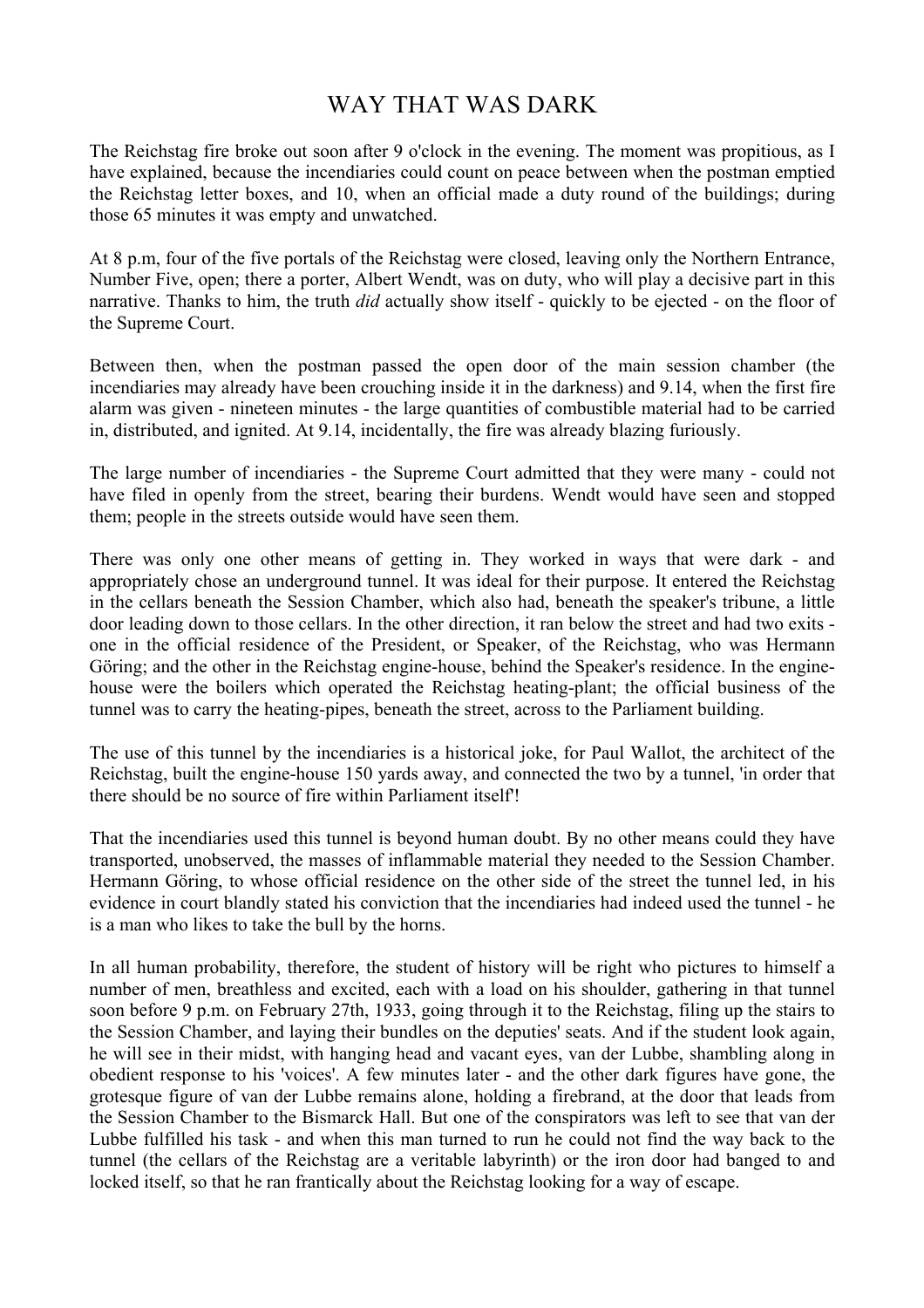The identity of this man will transpire later in the narrative. I have been through the tunnel and carefully studied every detail of that night's adventure that became known, and I am convinced that if a second Reichstag Fire Trial be held one day, as the next rulers of Germany well may hold one, this explanation of the fire will prove correct.

For weeks before the fire members of the Reichstag, looking down from their party rooms on the upper floors of the Reichstag upon Hermann Göring's residence and the garden behind it had seen groups of Nazi Storm Troopers inside it. When Göring was there, his own personal bodyguard of SS-men also was on duty there, and the commander of this, one Walter Weber, stated in evidence that he was the first man to go through the tunnel *after* the fire had broken out, at about 9.30 p.m.

Open entry into the Reichstag from the street was impossible because, even if the porter Albert Wendt at Portal Number Five could have been suborned (he was not that kind of man, as the narrative will show) passers-by would have seen the heavily-laden incendiaries.

Of the two entrances to the tunnel from the far side, the unguarded engine-house entrance would have offered an easy means of ingress and escape to anybody having a duplicate key of the enginehouse door - but the incendiaries would have had to pass directly beneath the porter's lodge of the Speaker's Residence and the tunnel was floored with loose metal plates which, as I was able to satisfy myself, made a din that must have been heard by him. The entrance to the tunnel from the Speaker's Residence itself was through a door immediately adjoining the porter's lodge and to have used that would have needed, not his tacit, but his open connivance.

Which of these two entrances was used is a matter only of secondary importance. If the porter, Paul Adermann, was suborned (he could not afford to be on any but good terms with Hermann Göring's personal bodyguard, which often shared his lodge with him) the Speaker's Residence entrance may have been used. One of the most remarkable things in an extraordinary trial was Adermann's statement in evidence that on many occasions before the fire he heard unauthorized prowlers in the tunnel; that he reported this and was told to keep 'a strict watch'; and that his 'strict watch' consisted of pasting strips of paper and threads across the two iron doors, so that he might know if they had been opened but though he found them broken on several occasions he never did anything more about it!

On many occasions during the trial such evidence was given, which if pursued was obviously likely to lead straight to the identification of the incendiaries, but the judges of the Supreme Court always succeeded in curtailing the evidence of such witnesses or in diverting their examination to some other subject.

But nevertheless, the geography of the Reichstag, the speed of the conflagration, and the time of its outbreak combined to show beyond doubt that the incendiaries - their identity still unknown entered the building by the tunnel leading from the house of that National Socialist leader who used the fire as a pretext for the suppression of all enemies, individual or organized, of National Socialism; and for the seizure of absolute power short of the person of the German President, who could not live much longer.

The office of President, or Speaker, of the Reichstag was always a coveted one, bestowing a certain cachet as well as tactical advantages in parliamentary days on the party whose member received it. The National Socialists were jubilant on the day, in 1932, when Hermann Göring received that office from the dying woman Socialist, brought especially from Moscow for the occasion, Klara Zetkin, who presided in virtue of her seniority over the opening session of a Parliament in which the National Socialists had become the biggest party. It was one of their first great successes.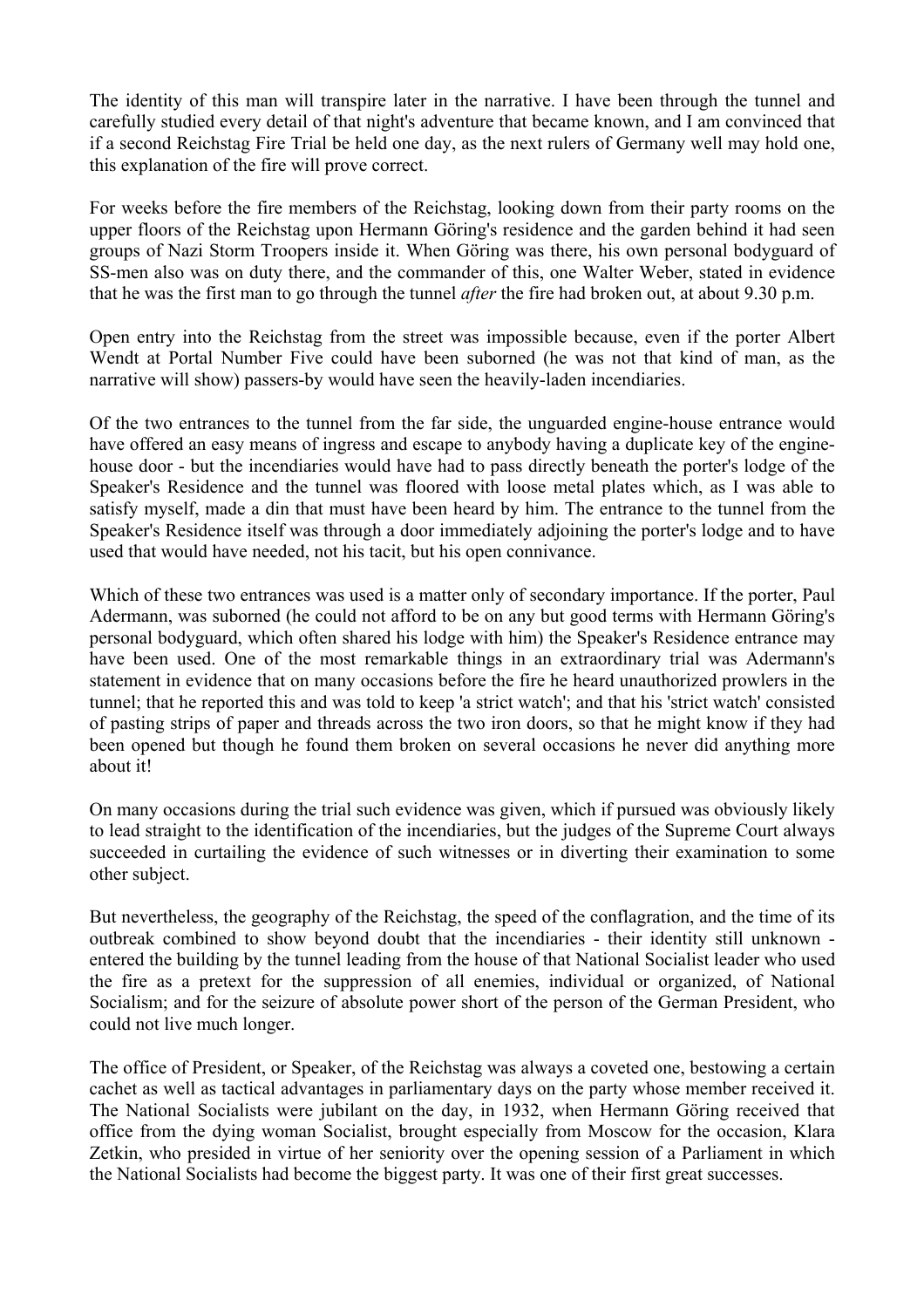But none, save the conspirators themselves, on that day dreamed of the use to which the official residence of the new Speaker, as distinct from the office, could be put. It placed in the hands of the incendiaries the trick they needed; versed in ways that are dark, the tunnel was a gift to them that enabled them to carry their plans to success, to clinch their hold on Germany, to crush all opposition. By way of a tunnel, National Socialism entered into its kingdom - absolute power over the German Reich.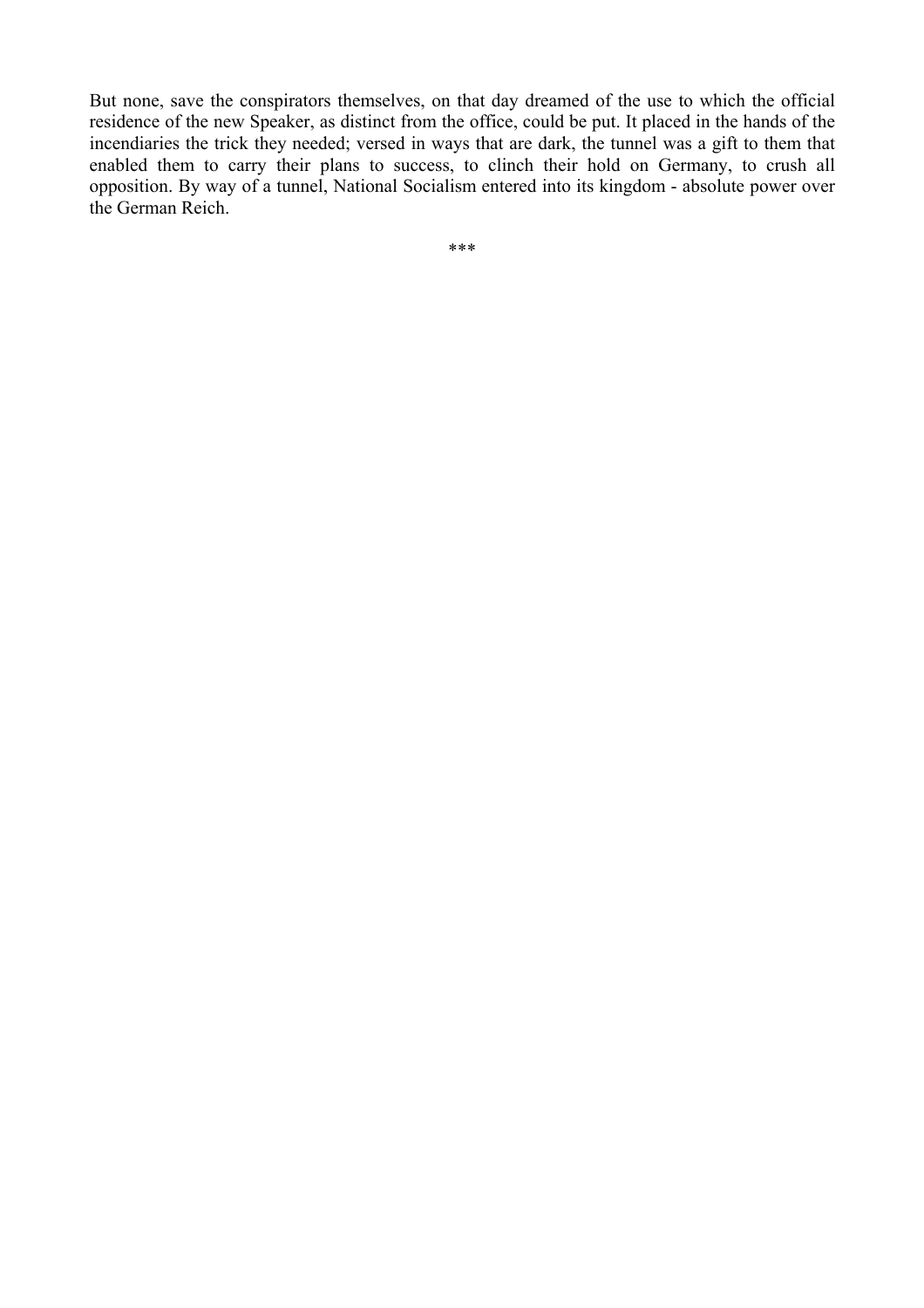# BURNING QUESTION

<span id="page-12-0"></span>Who fired the Reichstag?

I have shown in this narrative how, during the Reichstag Fire Trial, in spite of all efforts to avert this, threads of evidence were repeatedly spun which, if followed, would have led to the National Socialists as the incendiaries - and how these were always promptly cut by the Supreme Court.

Nevertheless, it was impossible under the procedure chosen by the German Government in this matter - which was, to try and stage a plausible representation of a fair, above-board trial, with nothing hidden - to prevent the truth from unexpectedly poking its head into the Supreme Court, to the frantic embarrassment of the red-robed justices, who know better than anyone else where the truth lay and had to give the semblance of judicial dignity to their action in chasing it out of court every time it appeared.

Thus the most extraordinary thing in the whole trial came about: one of the actual incendiaries, as I believe, was named; appeared in court; was given a clean sheet with the least possible amount of questioning; and was quickly and blandly ushered out, all present sighing with relief when he had gone.

In the circumstances of that time it was impossible for writers living in Germany to make plain the full significance of this episode. All they could do was to report it and leave it to the international public to draw the obvious conclusion, but in the mass of news about the trial its importance was actually overlooked and has never, as far as I know, been appreciated. Indeed, in the stress and strain of work at that time I hardly appreciated it myself, nor did I put it in its due proportion in a book I most hurriedly wrote; only in the calm of much later re-perusal and reflection, when I had time to forget the enormous mass of irrelevant, but nevertheless fogging evidence, did I myself fully realize that this incident, quickly passed over and covered up by the court, was the most important thing in the whole trial.

It began when Albert Wendt was called as a witness. He was that night porter at Portal Number Five who came on duty at 8 p.m., when all the other doors were locked, and who was thus the only man who could say who had left or entered the Reichstag by the one open door between 8 p.m. and the time of the fire.

This Albert Wendt was a quiet, almost taciturn but obviously truthful witness, and that can be said of not more than a score of the hundred or more witnesses who were called. Moreover, he knew something that had been carefully kept quiet, something that upset the whole State case against the accused, and he was determined to say what he knew in court. He was a Socialist, a man of many years service at the Reichstag, and one of great courage - for he cannot have been in doubt of the retribution that awaited him outside the court for making this disclosure.

So Albert Wendt, after telling how Torgler, the Communist Parliamentary leader, and two other Communist Deputies left about 8.30 p.m., Scholz, the Reichstag lamplighter, immediately afterwards, and Otto, the postman, at 8.55, after which time he supposed himself alone in the building, 'which no civilian could have entered through my door unobserved', added quietly:

'About 10 p.m., a Deputy, of whose presence I was unaware, left the building and had to prove his identity.'

Nobody, he added, had entered the building through Portal Five since 8 p.m., when he came on duty and was informed by his predecessor, in accordance with regulations, that Torgler and his two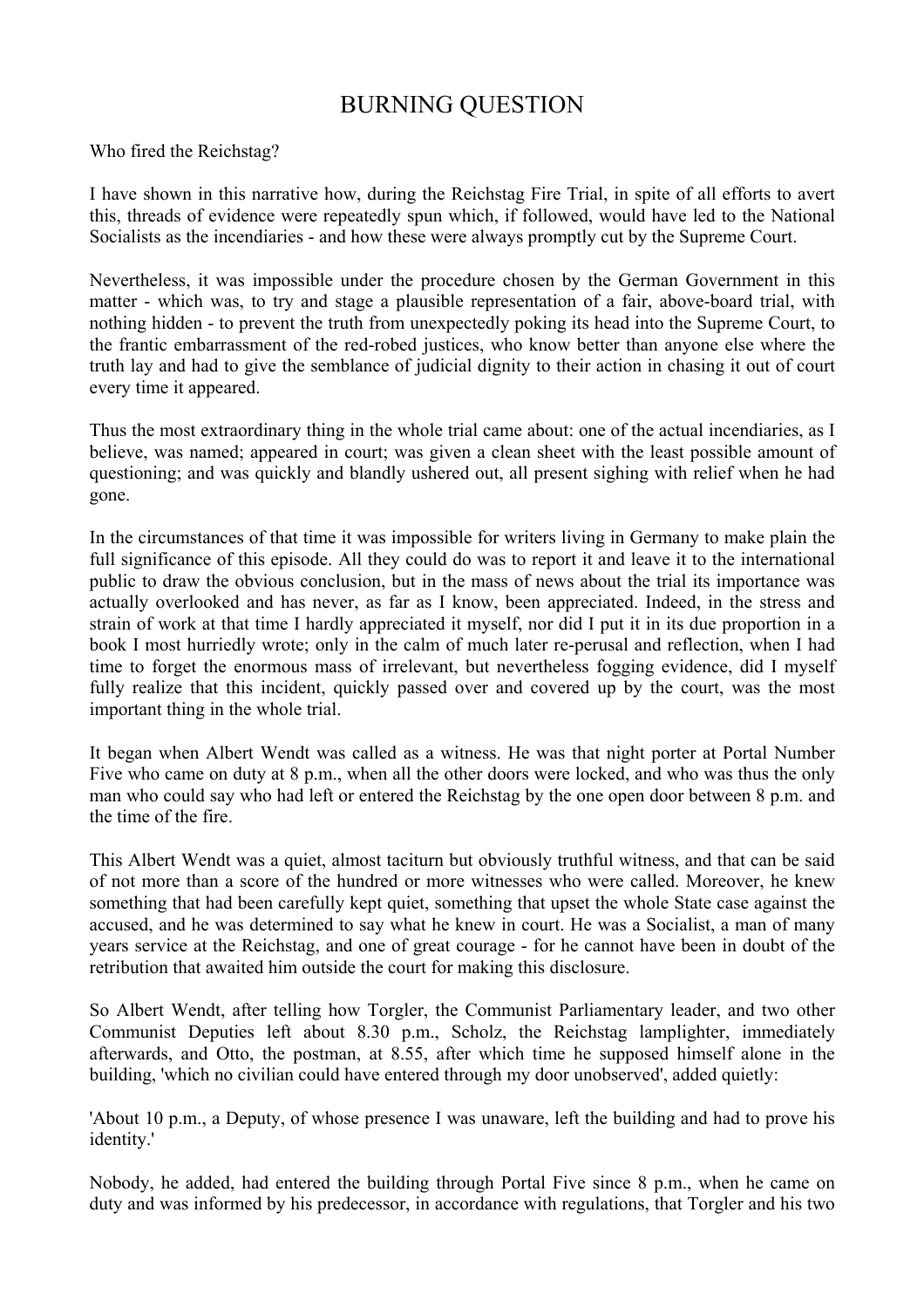fellow-Communists were the only people left in the building, apart from Scholz. Asked by the Public Prosecutor, 'Then how did this deputy get in, who subsequently left at 10 p.m.?' Wendt answered quietly, 'He did not come in during my time on duty'.

The difficulties of those who, like myself, had to report this trial and sought diligently to detect the truth behind the mountain of fiction, are shown by the fact that the Court immediately glossed over the incident and passed on without even asking for the name of the mysterious Deputy!

Yet the whole structure of the case was based on the allegation that Torgler was the last man to leave the building, and the implication of this was that he had prepared the fire before going. Now, thanks to the information volunteered by Wendt, it was known that another man had been in the building, that he had entered it without being seen (presumably, therefore, by the tunnel), and had left it while the fire was at its height. His name had never been mentioned, though the judicial authorities must have known of him, and when the witness Wendt volunteered a vital piece of evidence the Court did not even ask the name and quickly turned to another topic!

(I may interpolate here that many months afterwards the *Deutsche Allgemeine Zeitung* published the cryptic statement that a man named Albert Wendt, living in Berlin, had died suddenly and mysteriously. This would have meant nothing to the German public, as Wendt's evidence was never published, save possibly, in unintelligible form, in one provincial paper. In the circumstances of that time it was impossible for me, keenly interested as I was, to ascertain whether this was the Albert Wendt of the Reichstag Fire Trial, but this is likely.)

Now the sequel.

A month later, without any previous announcement, the Deputy referred to by Albert Wendt was called to give evidence. He was a National Socialist Deputy for Thuringia, Dr. Herbert Albrecht! Moreover, he had then, in 1933, been a National Socialist for many years, and was one of Adolf Hitler's very earliest supporters; when Hitler's name was still hardly known to the outer world, Dr. Albrecht had been a local Thuringian leader of the then obscure National Socialist Party. Still a schoolboy when the Great War broke out, he had volunteered and gone to the front. Still in his teens when it was over, he fought with the anti-Communist and anti-Separatist Free Corps.

Dr. Albrecht, therefore, was of the very type of fanatical and stick-at-nothing young National Socialist of the World War generation for whom patriotism and anti-Communism were an obsession.

Now, Hermann Göring, in his statements, issued immediately after the fire, accusing the Communists of firing the Reichstag, had mentioned a Deputy who left the Reichstag while the fire was still burning, about 10 p.m., 'hatless, coatless, breathless, excited, as if in flight', and the public had always been allowed to assume that this was Torgler.

Now it transpired that the man who had rushed out of the Reichstag in this hatless, coatless and breathless condition, the very picture of a guilty incendiary - was Dr. Herbert Albrecht, the National Socialist Deputy!

Dr. Albrecht was called to the witness stand and allowed, by a benevolent court, to tell what I think I may now describe as a cock-and-bull story. This is how he explained the incident:

'I was in bed with a cold at a *pension* about sixty yards from the Reichstag and, being told by a maidservant what was afoot, I sprang from my bed with the intention of rescuing important family documents from my locker in the lobby enclosing the Session Chamber.'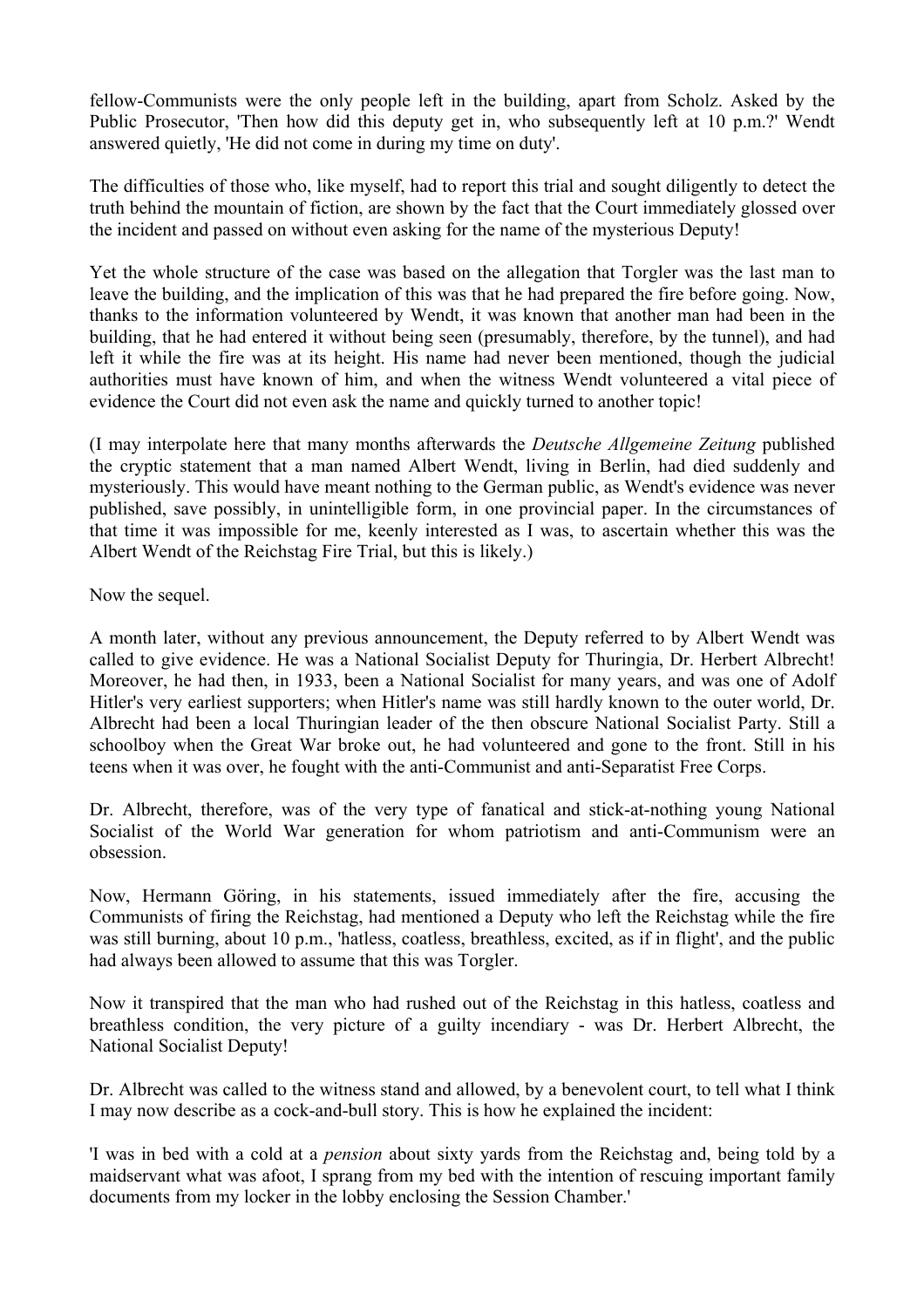(The noise of the fire, as I can testify, was enough to have awakened a dead man six hundred yards from the Reichstag, and it is inexplicable that Dr. Albrecht sixty yards away should have needed to be told that it was burning by a maidservant; it is, to say the least, strange that he should have kept important family documents' in the Reichstag.)

'Then', proceeded, Dr. Albrecht,'I entered through Portal Five, collarless and hatless. Someone called to me "Stop. Nobody is allowed to enter" but on showing my Deputy's card I was admitted. The lobby was heavy with smoke but I was able to reach my locker, quickly seized the papers, and rushed out of the Reichstag. I did actually, therefore, as the newspapers said, leave the Reichstag *fluchtartig* [as if in flight]. As I left Portal Five I was hailed by the police and fetched back. I showed my papers and an official told the police-lieutenant "I know him, he's Dr. Albrecht of the National Socialist Party". I was then released and returned to the *pension*.'

From this statement in court it is clear that Dr. Albrecht left the Reichstag in a great hurry, looking just as a man might look who had helped to fire it; found his way of escape cut off; and finally, in panic, dashed out of the main entrance. Because he was a National Socialist deputy, he was allowed to go, in spite of his guilty appearance and incriminating behaviour, and if all had gone well nothing would ever have been heard of him. But the porter, Albert Wendt, was a witness of the incident, and, uninvited, blurted it out in court!

But how did he get in? He stated that he entered by that door, too. Albert Wendt categorically stated that he did not.

*Albert Wendt was not recalled; Dr. Albrecht was neither confronted with him nor with his evidence; Dr. Albrecht was not asked to explain the discrepancy, nor was a single question put to him; after telling his story, he was allowed to step down, left the court, and nothing more was ever heard of this matter*.

But for Albert Wendt nothing would ever have become known of Dr. Herbert Albrecht and his panic-stricken rush out of the Reichstag.

On his own statement, he, a longstanding National Socialist of the most fanatical type, *did* rush out of the burning building with guilt written all over him.

He never explained how he got in, or rather his statement of the manner of his entry is in such flagrant contrast to the statement *volunteered* by Albert Wendt that it is not worthy of belief; it could only have been rendered credible if he had been confronted with Wendt and if Wendt had then admitted a mistake; the fact that this was not done is in itself an admission of the truth of Wendt's statement and of the untruth of Dr. Albrecht's statement.

This National Socialist Deputy had not entered the Reichstag through the door, or his name would have been on the list handed to Wendt. He must have entered through the tunnel. He is in all probability the man left behind to see that van der Lubbe, the bemazed tool, carried out his task; somehow, his retreat was cut off, and in desperation he finally fled through the public exit.

The second Reichstag Fire Trial, if one be held, will begin with Dr. Albrecht, who in the first one appeared only briefly and, with bowing and scraping, was allowed in honour to depart.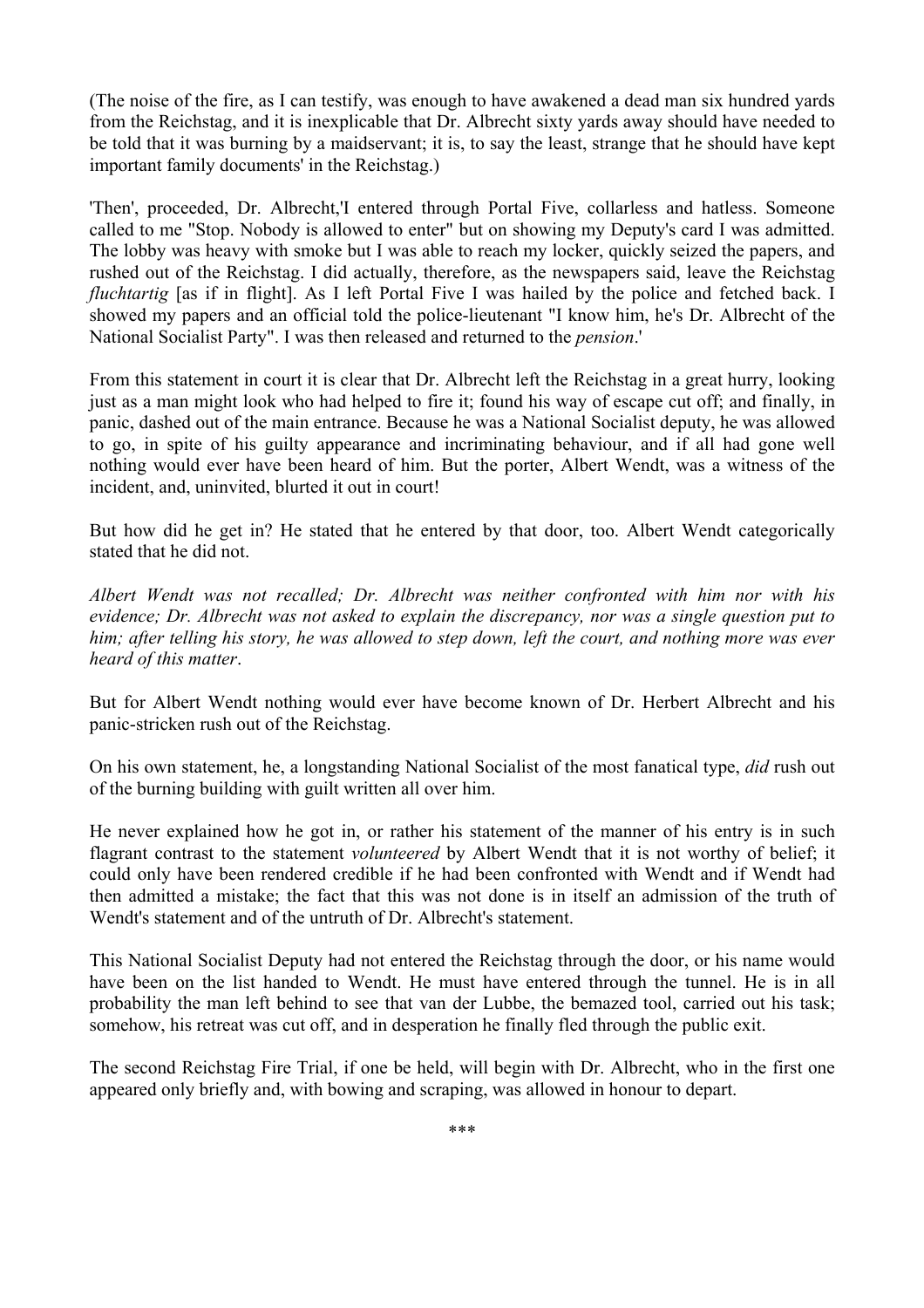# MAKING A MOCK TRIAL

<span id="page-15-0"></span>In these few pages I have given, in compressed form, the most important points in the Reichstag Fire Trial, the only things in it that really mattered. The actual trial lasted for more than three months; the court sat, during that time, for 57 days; over a hundred witnesses, some of them from distant countries, were called; dozens of speeches were made; thousands of questions put; millions of words uttered. But out of all that mass of material, after sifting and re-sifting, the only essential things are those I have set out. They show clearly, as I think, how all the paraphernalia of justice was paraded to defeat the ends of justice; how a half-wit, a string-manipulated dummy, was put in the place of villain, condemned and beheaded with an obscene pantomime of solemn retribution; how a man at whom all the fingers of guilt pointed - the real villain of the piece, perhaps - was treated as an honoured and an honourable figure, bowed off the stage by obsequious red-robed justices masquerading as the guardians of the law.

A tragic Punch-and-Judy show, this mock-trial.

I have not troubled, because it is irrelevant, to describe how the other four men in the dock - Ernst Torgler, the German Communist Parliamentary leader, a parlour-Bolshevist; Georgi Dimitroff, Blagoi Popoff, and Wassil Taneff, the three Bulgarian Communists living in exile in Berlin - were able, thanks to the all revealing searchlight of world publicity, to prove their alibis, and thus had, for very shame, to be acquitted. Nor is it worth while to describe at any length the grotesque parade of witnesses that Adolf Hitler's Germany dragged across the floor of the Supreme Court in the effort to bolster up a ludicrous charge against one mental deficient and four innocent men. One of the witnesses, a leading Nazi and Storm Troop commander, Edmund Heines, was a convicted murderer who at his trial had stoutly denied his crime but before the Supreme Court, feeling secure in the National Socialist Reich, boasted of it; six months later he was dead, shot by his Leader, Adolf Hitler. Several criminals serving sentences were brought to testify; they thought to buy their freedom by perjury, but did not reckon with the fierce world publicity given to the trial and retired in ignominious confusion. Men who had served terms in mental institutions were called to tell fantastic tales of conspiratorial meetings with the five accused men in the middle of the Tiergarten, Berlin's Hyde Park. Elderly spinsters who at all times saw plotters all round them and thought they had travelled with van der Lubbe in a lift; gossiping housewives from Berlin, North, who suddenly recalled seeing Torgler on the afternoon of the fire with a portfolio that looked as if it might have been packed to bursting with newspapers (for setting fire to the Reichstag!); garrulous charwomen who had vainly tried to open Dimitroff's trunks in his lodgings - but why continue this tale of perjurers and morons; it is like stirring the contents of a cesspool, and it is only of interest in that it shows the way a mock-trial is made.

Or rather, it shows the way this particular mock-trial was made, for there are more ways than one. The classic country of the mock-trial is Soviet Russia, and there a quite different method is used. There suborned or perjured witnesses for the prosecution are not necessary, because the accused always confess - copiously. Take, for instance, to quote only one example of dozens from the big Soviet show-trials of recent years, the Old Guard Bolshevist Radek, on trial for his life on charges of treason, espionage, sabotage, terrorism and much more before the Soviet Supreme Court in January 1937:

The Public Prosecutor: Were you for a defeat or for the victory of the Soviet Union?

Radek: All my actions in these years prove that I worked for the defeat.

P.P. Were you conscious of these actions?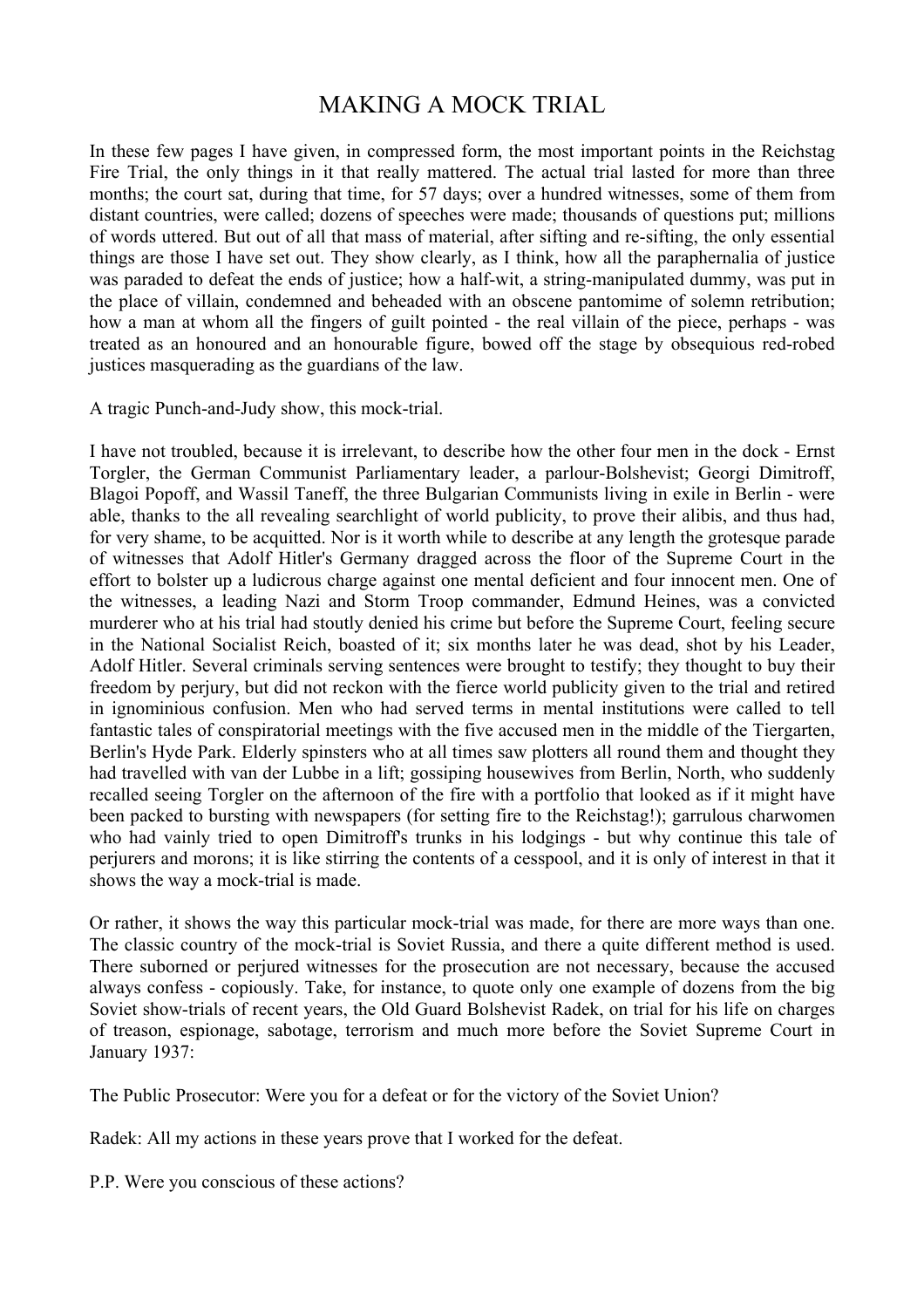Radek: I have never in my whole life - save in dreams - committed actions unconsciously.

P.P. And this was unfortunately no dream

Radek: This was unfortunately no dream.

P.P. This was reality?

Radek: This was mournful reality.

P.P. Yes, mournful for you.

And so on, and so on.

The methods by which these confessions are obtained, though they never cease to astonish the outer world, are quite familiar to those who understand the technique of a secret-police state. There is nothing surprising about them. A defendant in one of these trials, Dr. Levine, incautiously gave a glimpse of the methods when he allowed the words to slip out, 'My examiners were threatening to destroy my family'. This is one method.

These terrific confessions leave nothing to chance and are entirely satisfactory to the organizers of the trials, who can always be sure of the verdict. Nevertheless, the preparation of a mock-trial, even under these conditions, is a tricky business, and they slipped up badly once, in 1930, when eight Soviet professors and engineers were charged with sabotaging the industrial enterprises under their control; plotting the armed overthrow of the Soviet Government together with French and British military authorities; and organizing an 'Industrial Party' which was to set up a military dictatorship in Russia after that event. The defendants all confessed everything and one of them, Professor Ramzin, allegedly the head of the 'Industrial Party', even confessed the name of the man who was the Premier-elect of the contemplated post-Soviet Government. This was one P.P. Ryabushinsky, a well-known industrialist in Tzarist Russia.

P.P. Ryabushinsky, however, sabotaged the trial - for it transpired that he had died in Paris several years before the alleged plot and the trial!

This sort of thing is apt to upset the best-laid plans for a big mock-trial. It is, however, only a minor annoyance, for the domestic public of the country concerned never learns of it. The Russian public had its blood curdled by Professor Ramzin's confession, but never was told that the nominated head of the proposed counter-revolutionary government had been dead many years. And these trials are held, first and foremost, to impress domestic, not foreign opinion.

The National Socialists, in their first attempt at staging such a trial, did not imitate the Soviet technique of confessions. They could have done so; even the lion-hearted Dimitroff would hardly have been proof against the methods which can be used. But the German mind has a passion for giving the semblance of 'legality' to every act of violence. Just as Dr. Seyss-Inquart had to 'invite' Herr Hitler to invade Austria; Father Tiso to 'invite' him to protect Slovakia; and President Hacha, even, allegedly to 'invite' him to annex Bohemia and Moravia; so had the Reichstag Fire Trial to be dressed up in all the trappings of impartial justice. The National Socialists cared nothing for the substance, truth, indeed they were concerned to conceal it, but they eagerly grasped at the shadow, 'legality'.

It was an enormous task that ambitious, reckless and ruthless men set themselves; it was their first experience, and they probably did not themselves realize how big it was. Seven months passed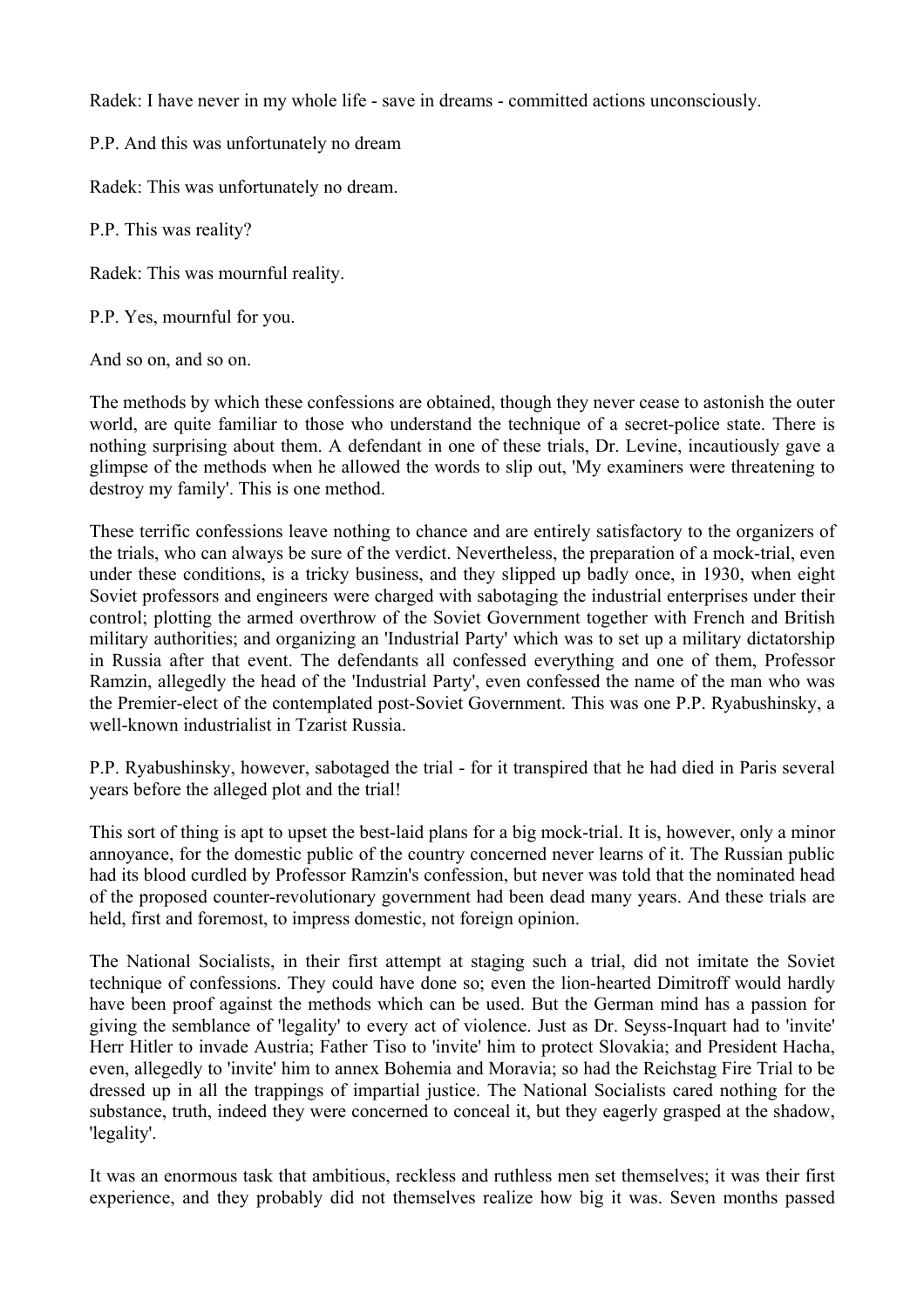between the fire and the trial, and in that time they thought to build a watertight case which would convince Germany and the world of the guilt of 'Communism' for the Reichstag arson. They did not realize the penetrating power of world publicity.

They began with a simple idea, which was eventually incorporated in the indictment. There must be a Communist incendiary, preferably a foreigner, to expose the international, anti-German nature of Communism; for that part, the puppet van der Lubbe was found in a destitutes' home or in some dark alleyway. There must be a leading German Communist, to show the traitorous nature of the German Reds; for that part, the parliamentary leader of the German Communist Party, Torgler, was selected, and put alongside van der Lubbe in the dock. And there must be foreign Bolshevists, one of them preferably a man high in the councils of the Communist International, to show the direct instigation and complicity of the headquarters of anti-German, anti-National Socialist, Bolshevism - Moscow; for these parts the three Bulgarian Communist exiles, Dimitroff, Popoff and Taneff, were chosen. They had been living quietly in Berlin, known to and watched by the police, and seemed most eligible for the part.

Thus these five men, strangers to each other save that the three Bulgarians were friends, found themselves in the dock. It seemed easy. During the seven months of the police investigation and judical investigation (on the strength of which the indictment is drawn up by the Public Prosecutor) many other useful ideas cropped up. For instance, a man named Dimitroff had had a part in blowing up Sofia Cathedral in 1923, and nothing seemed more simple than to assume that this Dimitroff was the same man. The assumption was made, and the examining magistrate, who had the five men kept in chains during the seven months of their imprisonment before the trial, told Dimitroff of this and cheerfully assured him that he would lose his head.

Just before the indictment was finally drawn up, and the trial begun, its organizers seem to have realized that the world-wide interest in the trial would lead to immediate exposure if by any chance their Dimitroff were not identical with Dimitroff of the Sofia Cathedral outrage, and reluctantly withdrew this particular plum from the pudding they were making. (At the trial, however, Dimitroff succeeded in raising the point and it was proved forthwith that he was not identical with the other Dimitroff.)

By such means, the fabric of the trial had already begun to crumble before it began, and its organizers were much less happy than they had been. At first, for instance, it was intended also to put in the dock Karl von Ossietzky, the German pacifist who, with thousands of other anti-Nazis, was arrested on the night of the fire, and died after five years of torment in German concentration camps, after being awarded the Nobel Peace Prize. This, too, was found impracticable, and he quietly disappeared from the indictment. Again, one or two leading National Socialists who had been cast for witness-parts - including Colonel Hierl, head of the German Labour Conscript Army, who at first was down to testify against the Bulgarians - fell out of the case.

The last push that destroyed the tottering structure of the indictment, if any were needed, was given by the irrepressible temperament of Dimitroff, in whom the unfortunate organizers of this trial caught a tartar. Nothing, not even Hermann Göring's threats in open court to have him hanged outside it, could stop this fiery man from expressing his fierce contempt for the whole mock-parade of justice and from proving his own innocence.

The sympathy he gained in the outer world was a heavy blow for the harassed organizers of the trial. Since 1934, however, much has happened, and some of them may have been among the German officers and soldiers who met and cordially saluted the Dimitroff Battalion of Soviet troops over the prostrate body of Poland. Dimitroff himself to-day is presumably trying to convince the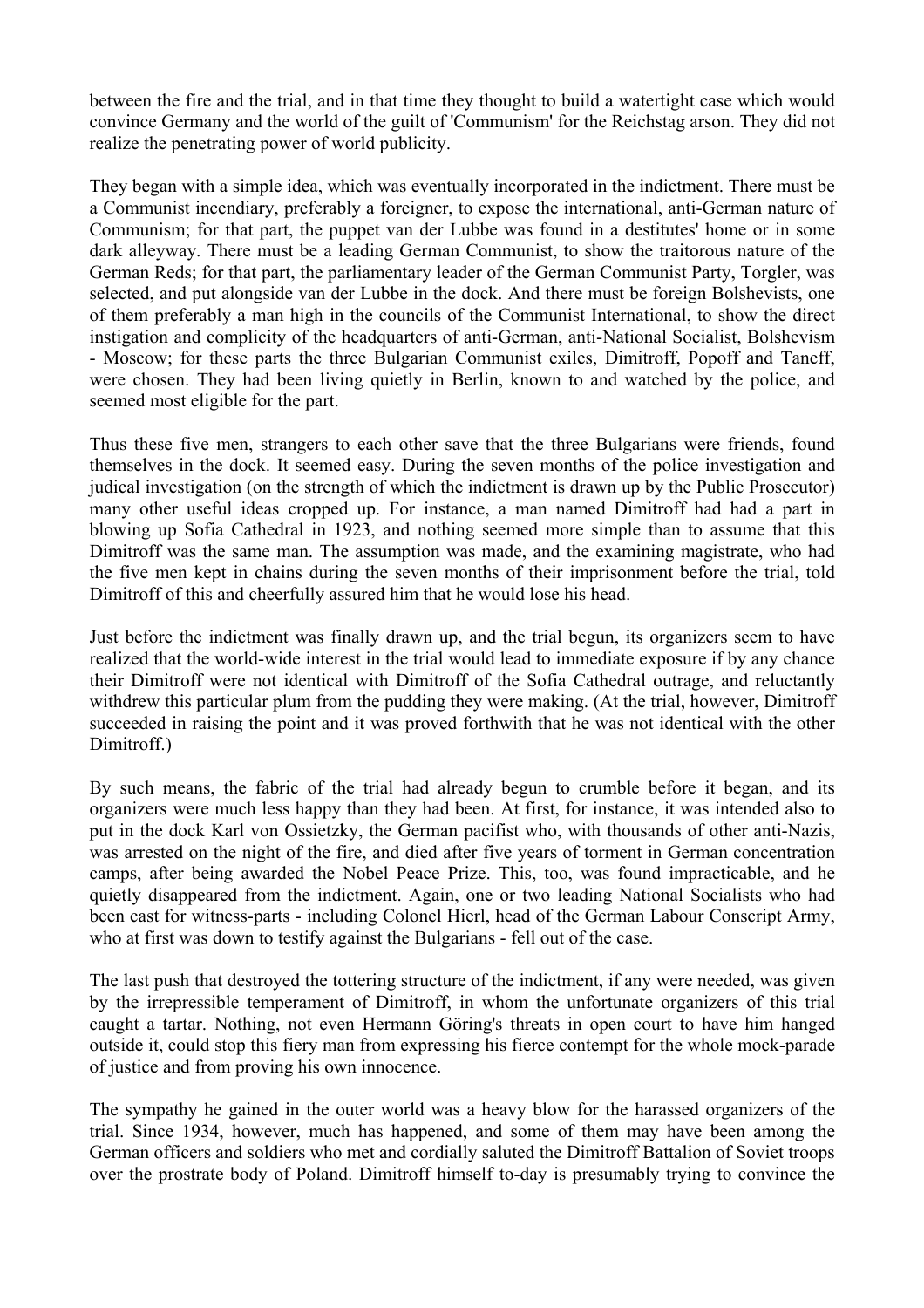followers throughout the world of his Communist International of the wisdom and probity of Soviet collaboration with that National Socialist Reich of which he proclaimed so bitter a contempt.

At the end nothing was left of the indictment and the trial but to behead the man who might have told the truth one day, van der Lubbe.

Whether the trial accomplished the primary object of its organizers - to convince German domestic opinion that it had been saved from a Reichstag-burning Bolshevism is a thing difficult to judge. Many Germans believed from the first that the Nazis had fired the Reichstag, and the trial will not have changed their opinion; as an illuminating incident, I can mention that Otto Strasser, the chiefaccused-to-be in the Munich Bomb Trial, was passing the Anhalter Station in Berlin on the night of the fire and, seeing the glow in the sky, asked a taxi-driver what it was, to which he received the answer 'Oh, the Nazis have fired the Reichstag'.

But a large proportion of Germans thrive on the feeling that they are being menaced by some invisible but malignant foe; without this feeling, they are not quite happy; and to these people the trial was meat and drink. Like Tartarin of Tarascon, they see 'them' always lying in wait, and the bloodcurdling tale of Red legions, German and international, crouching to strike on all sides made the strongest appeal to them. To-day, their frame of mind must be one of confusion; but memories are short, and perhaps they have already forgotten how the minions of Stalin, who in 1939 received such affectionate congratulations on his 60th birthday from their Adolf Hitler, in 1933 fired their Reichstag.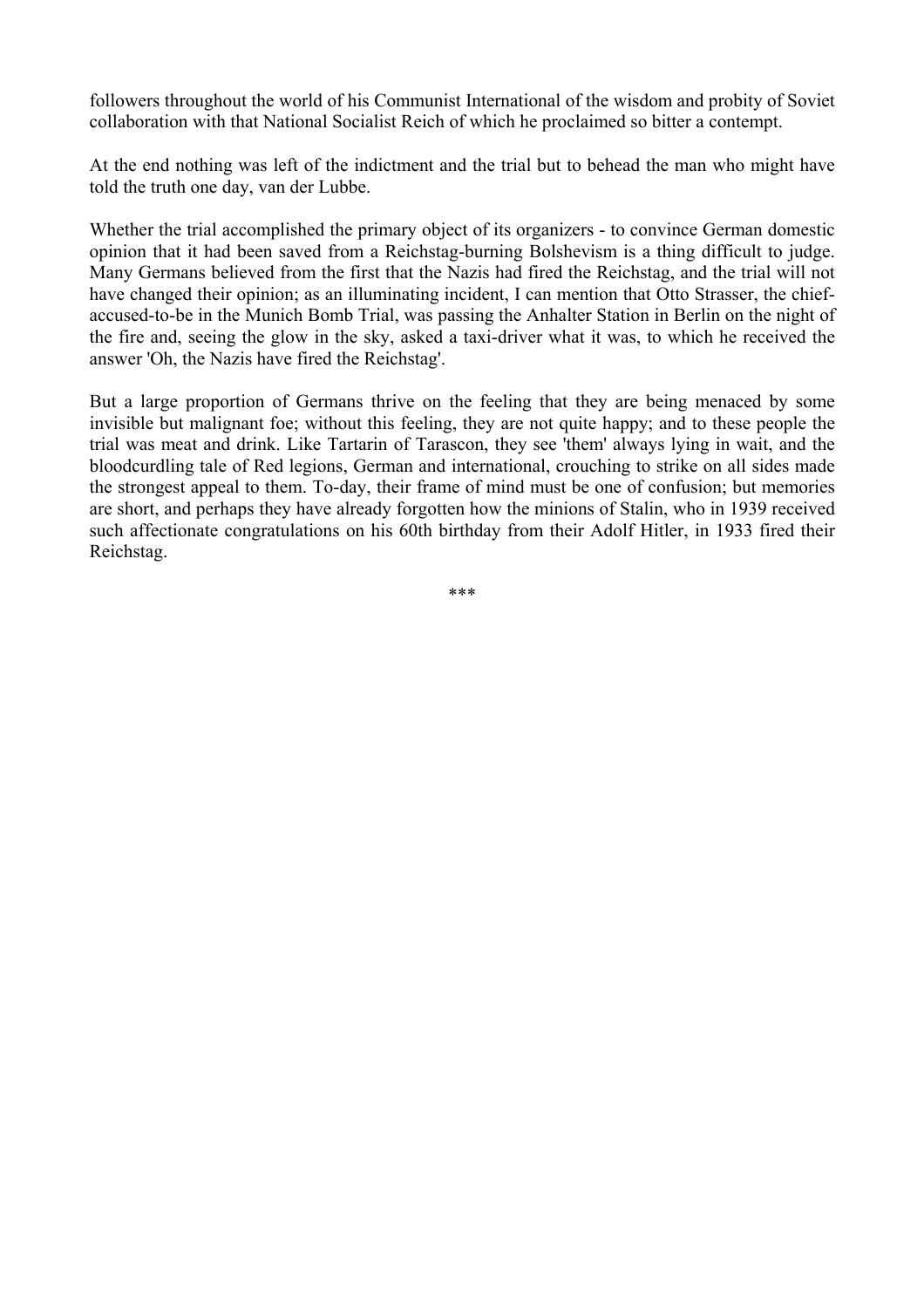#### TWICE SHY?

<span id="page-19-0"></span>Will the Munich Bomb Trial be held? At the first experiment, the Reichstag Fire Trial, the men who organize these things were very badly bitten. Nevertheless, they seem to be preparing for a second attempt.

It is astounding, in view of that unfortunate first experience, how closely, to judge by their statements, they seem to be following the model of the Reichstag Trial. The actors and the names have changed, but otherwise all is the same. The malignant foe is no longer International Communism - but the British Empire.

Now, as then, we have the actual criminal - alleged: an obscure and completely unknown individual. Seven years ago all the world knew of him, until the trial began, was that he was a Dutchman and his name was van der Lubbe. To-day all the world knows is that his name is Georg Elser and that he is a German. Georg Elser, like Marinus van der Lubbe, is supposed to have been the tool of the malignant foreign foe.

Now, as then, we have the German traitor, organizer of the plot in conjunction with the malignant foreign foe. Then he was Ernst Torgler, the Communist Parliamentary leader. Now he is Otto Strasser, once one of Adolf Hitler's closest associates; brother of an even closer associate, Gregor Strasser, whom Hitler had shot; who, unlike his brother, broke away from Hitler, whom he held to have betrayed real National Socialism, years before the triumph of National Socialism; and who since then, in Germany until 1933 and outside Germany after that year, has been Hitler's most active and dangerous enemy, as leader of the 'Black Front' organization, most of the members of which are unknown and hold office in Hitler's army, party and civil service. (Incidentally, I happen to know that Otto Strasser for many months before and after the outbreak of this war sought in vain to obtain a visa for entry to England; it is permissible to assume that the British authorities, at any rate up to the outbreak of war, refused this on the ground that he was an avowed enemy of the ruling regime in Germany.)

Now, as then, we have the representatives of the malignant foreign foe itself. Then, they were the three Bulgarian Communists, who admittedly professed allegiance to Moscow. Now, they are two Britishers, Captain Stevens and Mr. Best, who are described in the German statements as agents of 'the British Secret Service' - the invisible, malignant foe. According to the only British statement made about them they were enticed from Dutch territory to the German frontier by the inducement of peace-parleys with some person or persons unnamed in Germany, and there abducted by armed German agents. The German statements alleged that they were captured while trying to cross the frontier, and that they, in collaboration with Otto Strasser, instigated the Munich bomb explosion.

If that is to be the content of the indictment, the Munich Bomb Trial will be as crazy as the Reichstag Fire Trial, and will resemble it almost as closely as one pea another.

But will there be a Munich Bomb Trial? The Reichstag Fire Trial seemed completely to have destroyed the National Socialist taste for these mock-trials, which are so difficult to prepare. Immediately after that trial, the famous 'People's Court' was created, in which three of the five judges are laymen - army, navy and air force officers, Secret police officials, Storm Troop commanders and the like - and before which trials are heard in camera. The trick of proving innocence avails nothing before such a court. None ever learns what transpires in them - beyond the bare announcement that such and such a man or woman has been sentenced for treason or espionage and beheaded. Were they guilty? Nobody knows. The glare of world publicity does not penetrate to the People's Court.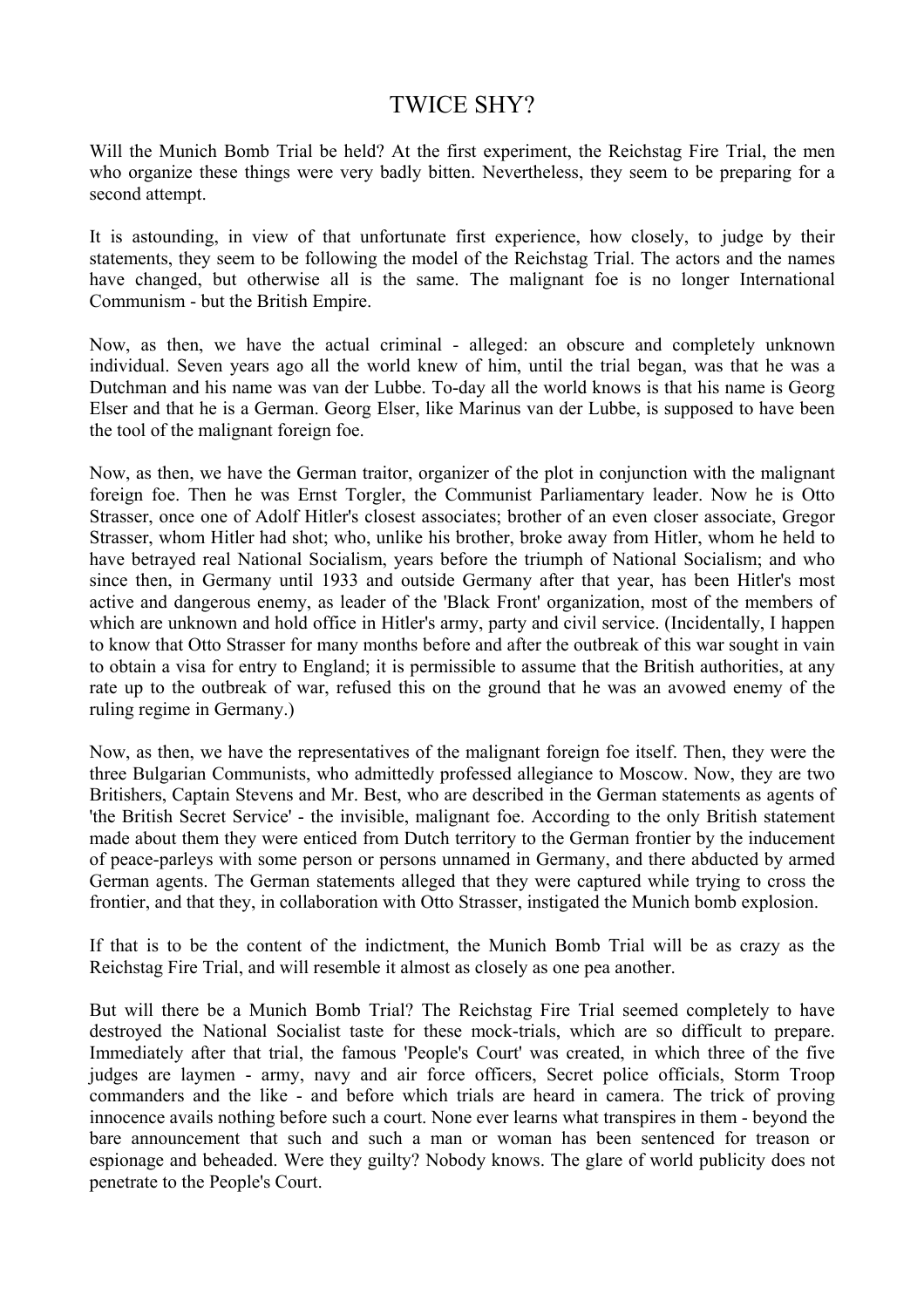Since the Reichstag Fire Trial came to its inglorious end, all such jobs have been done by the People's Court, in impenetrable secrecy. The National Socialist regime has never risked a second great Show Trial. It has often promised one - but has always shrunk from the risk of being bitten again. It promised such a trial of Thälmann, the German Communist leader, but this has never been held, and by all account Thälmann, in spite of the reconciliation with Moscow, is still, after nearly seven years, held in German concentration camps. It promised such a trial of Dr. Kurt von Schuschnigg, the Austrian Chancellor, but this has never been held, and Dr. Schuschnigg is still, after nearly two years, held captive on the top floor of the Hotel Metropole in Vienna.

Is the Munich Bomb Trial really to be the second great National Socialist experiment of the kind? It has been promised. The near future will show.